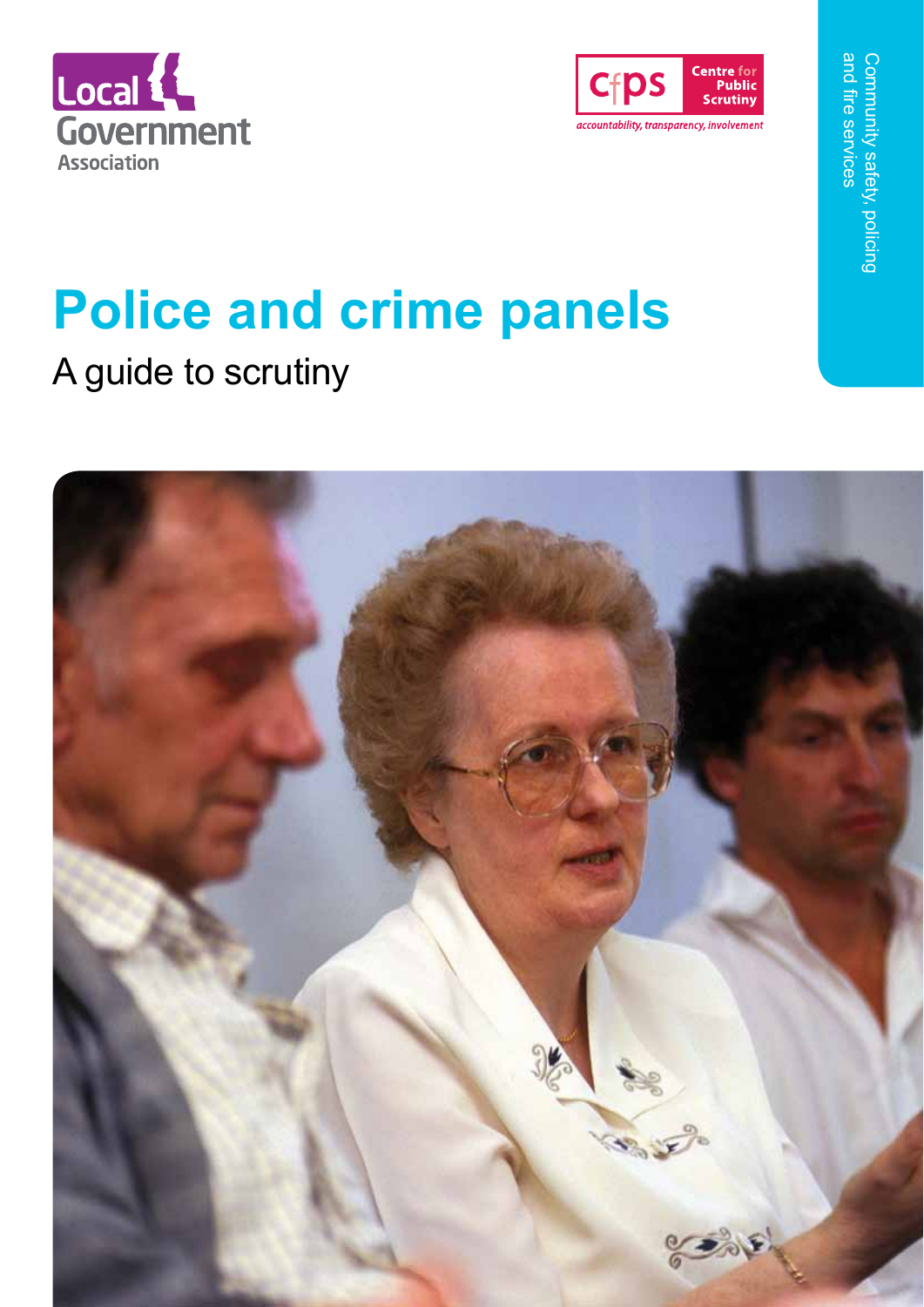![](_page_1_Picture_0.jpeg)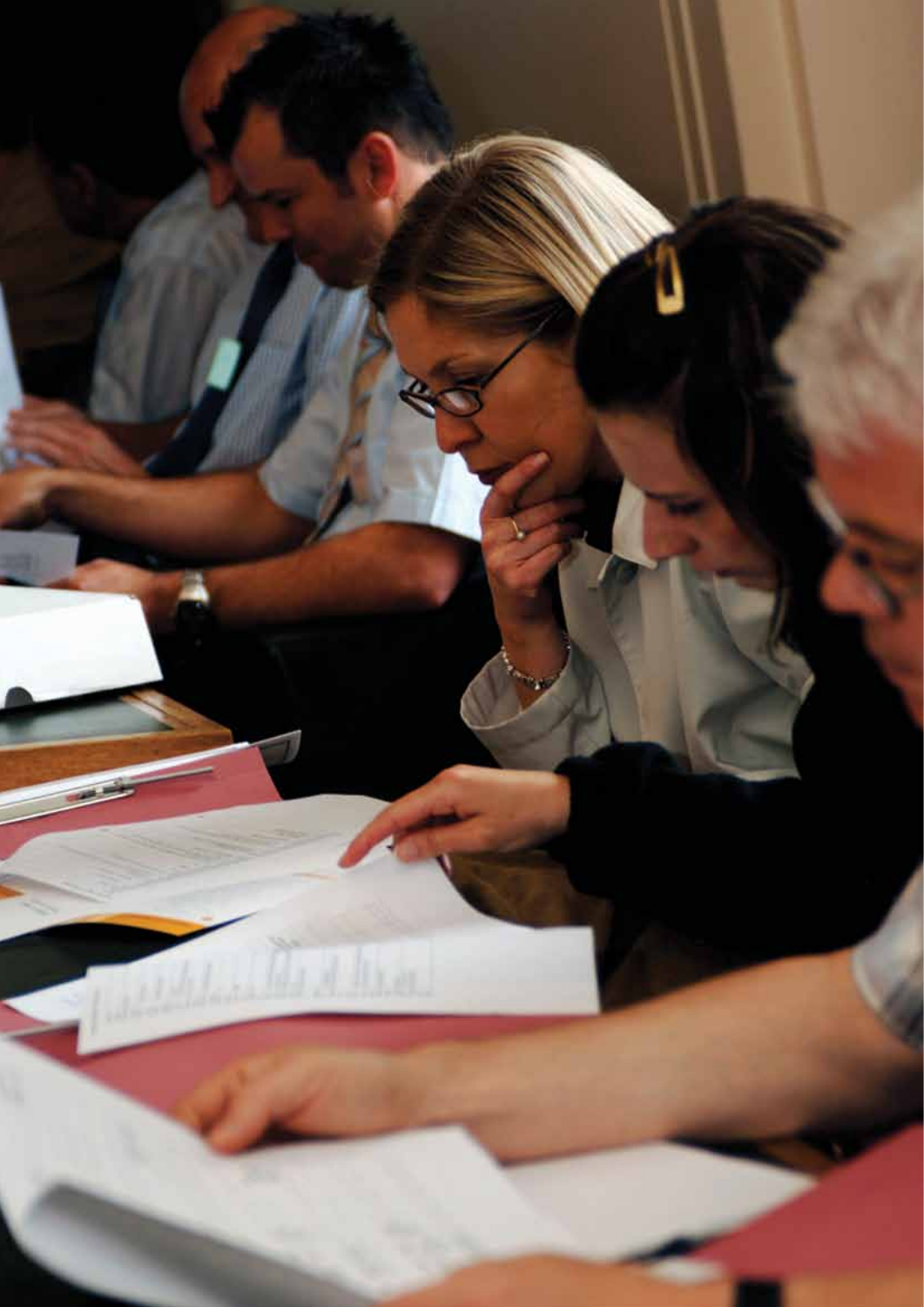# **Contents**

| Introduction                             | $\overline{4}$ |
|------------------------------------------|----------------|
| Text note disclaimer                     | $\overline{4}$ |
| The local accountability landscape       | 5              |
| Different bodies involved                | 5              |
| Policing protocol                        | 6              |
| Panel links with overview and scrutiny   | $\overline{7}$ |
| Work programming                         | 9              |
| Set piece events for statutory functions | $\mathcal{G}$  |
| <b>Additional work</b>                   | $\overline{9}$ |
| Comprehensive work programming           | 10             |
| Different methodologies                  | 11             |
| Scrutiny by formal committee             | 12             |
| <b>Public involvement</b>                | 12             |
| Inviting witnesses                       | 12             |
| <b>Planning formal meetings</b>          | 13             |
| Attendance by the PCC                    | 13             |
| Attendance by the Chief Constable        | 17             |
| What is an operational matter?           | 17             |
| Looking at issues together               | 18             |
| Scrutiny by task and finish groups       | 19             |
| Advantages                               | 19             |
| Establishing a task and finish group     | 20             |
| Selecting the membership                 | 20             |
| Scoping individual pieces of work        | 20             |
| Gathering evidence                       | 21             |
| Making recommendations to the PCC        | 22             |
| Resourcing and support                   | 23             |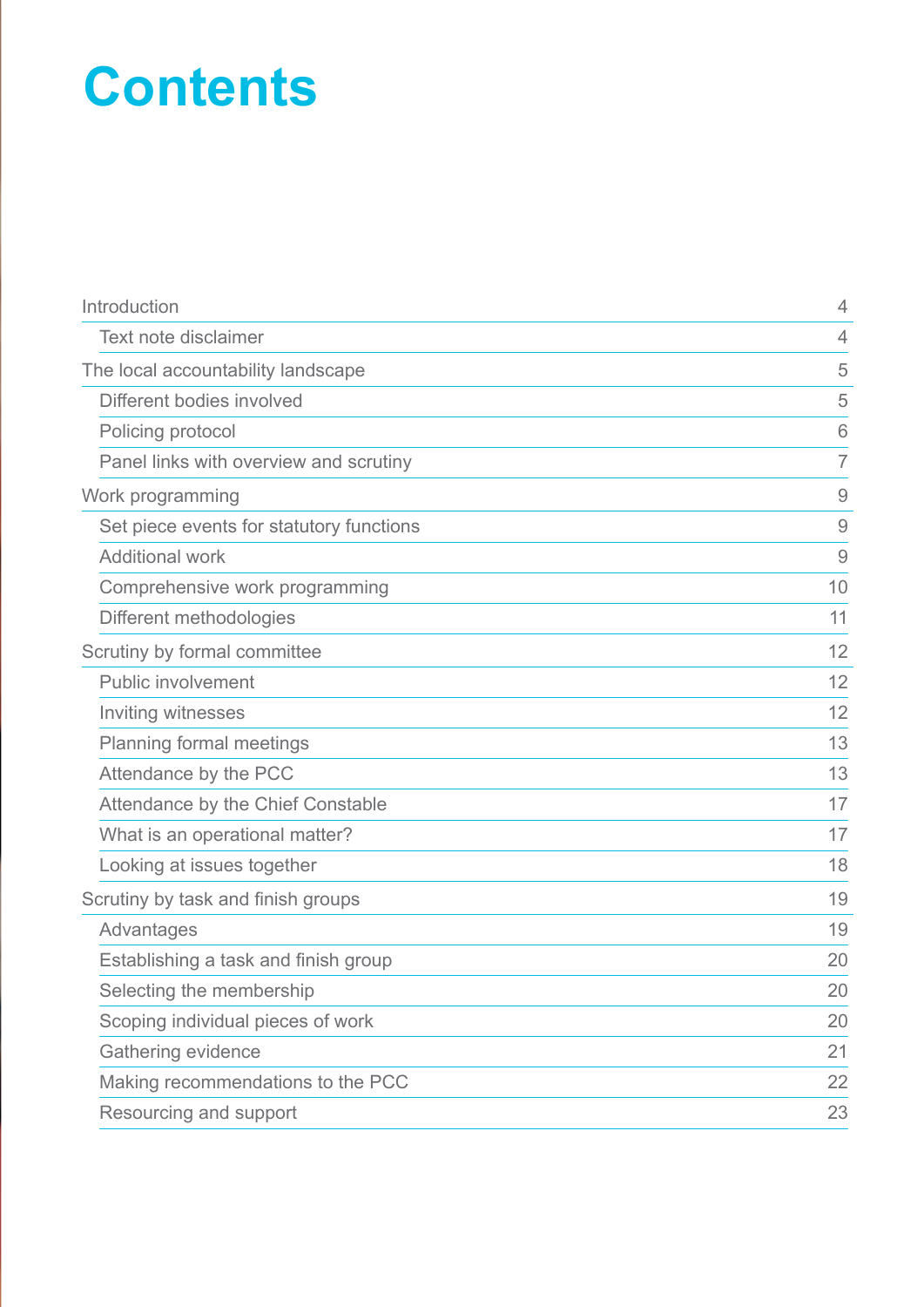# **Introduction**

Police and crime panels (referred to as Panels in this guidance), will from November 2012 be responsible for supporting, and scrutinising the police and crime commissioner (referred to as the PCC, in this guidance  $)^{1}$  in each police force area in England and Wales. Panels will be scrutiny bodies with a range of statutory duties, and the responsibility for scrutinising<sup>2</sup> and supporting<sup>3</sup> the PCC's activities over a range of policy areas.

The role of panels, and the work carried out by local authority overview and scrutiny committees that oversee community safety partnerships (CSPs), will inevitably cover some of the same ground, and there will be some areas of potential synergy which is explored in this advice.

Ensuring the panel provides effective scrutiny of the PCC could be a challenge given the limited resources available to fund panels even where a panel limits itself to carrying out just the functions provided for in legislation. This is explored in the section below, on "supporting set-piece events". In this guidance, we use the term "set piece events" as shorthand for the formal, statutory functions of the panel that must be conducted "in committee", which we set out in more detail below.

1 Local Government Association/Centre for Public Scrutiny. (2011) Police and crime panels: guidance on role and composition, para 3.1, p7; see also subtitle preceding section 28 of the Act, and s28(6).

3 s28(2)

This guidance is intended to assist in the planning and operation of panels established by local authorities (Part 2 panels)<sup>4</sup>. Those established by the Secretary of State (Part 3 panels) have identical powers but may operate differently. Care would therefore be needed in applying this guidance in relation to Part 3 panels.

All references in this guidance to 'the Act' relate to the Police Reform and Social Responsibility Act 2011.

# Text note

This guidance has been drafted by CfPS and LGA and as such reflects their views on the recent policy and legislative developments in relation to police and crime panels. It is not a reflection of the views of the Government or of civil servants at the Home Office who will be issuing official guidance on police and crime panels in due course. As far as is possible the following advice has been drafted so as to complement official guidance.

<sup>2</sup> s28(3) onwards

Under Schedule 6 of the Act a Part 2 panel operates as a local government joint committee set up by the councils in the force area. Under Part 3 the Home Office establishes the panel. All Welsh panels will be Part 3 panels.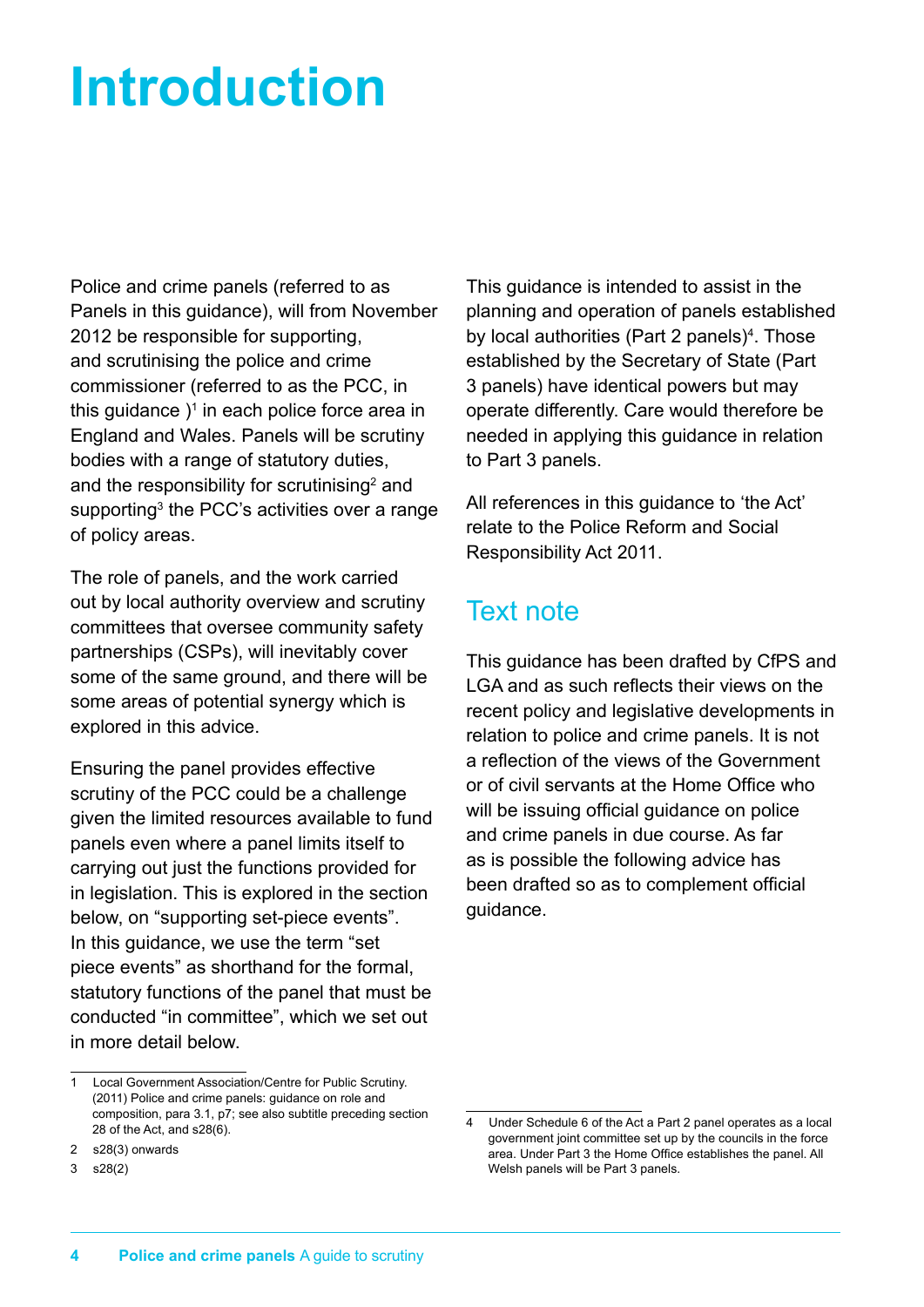# **The local accountability landscape**

# Different bodies involved

There are a number of different bodies carrying out a range of roles in local accountability around policing and community safety, reflecting the different and overlapping structures that have grown up. As crime and disorder are best tackled by multi-agency partnerships it is important these bodies are brought together. This is recognised in s10 of the Act, which refers to the need for the PCC to work in partnership with other agencies, and people, to deliver his or her priorities.

The panel will also need to understand that to carry out its scrutiny role, it too will need to work in partnership with others including the PCC and other relevant bodies and organisations that deal with police and crime matters locally and may work with the PCC. Principally, this will be community safety partners (CSPs), which might receive funding from their PCC after April 2013.

![](_page_4_Picture_4.jpeg)

#### **Overview and scrutiny committees**

CSPs are scrutinised by crime and disorder overview and scrutiny committees. Under the 2006 Police and Justice Act, councils are under an obligation to allocate this function to one of their committees<sup>5</sup>. The work they carry out is an important part of the landscape and the outcomes from their scrutiny should be shared, and passed between relevant bodies (particularly where matters of concern arise). This should help to make sure that scrutiny happens in the right place, at the right time and involves the right people.

The panel should have a good overview of how resources might be effectively spent locally by CSP partners and others. Good links with CSP scrutiny committees of local authorities will help the panel advise the PCC accordingly. This is further explored later in this guidance.

#### **Other scrutiny bodies**

Scrutiny and accountability will be exerted in other ways too. Her Majesty's Inspectorate of Constabularies (HMIC) has an inspection role to which the panel will need to have regard, in considering how the PCC addresses potential performance concerns within the local force. The local press, and the public, will also seek to exert influence, sometimes through consultation processes operated by the PCC or the local force.

<sup>5</sup> This is a power that relates to the partnership as a whole rather than the individual partners. However, it should be noted that, through other mechanisms, scrutiny applies to some of these partners individually (local authorities and NHS bodies, for example).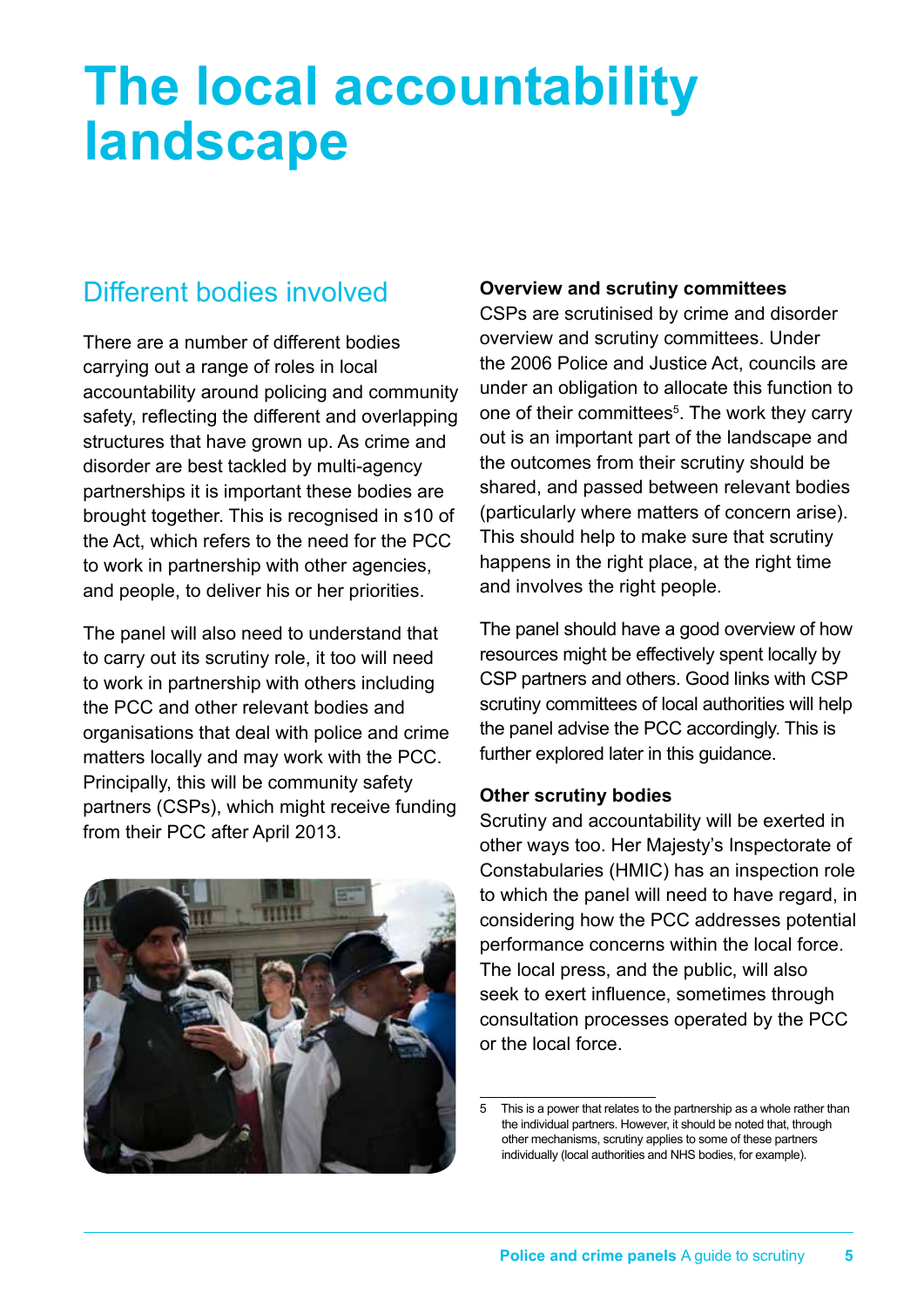As part of the landscape, there may also need to be links with local authorities' health scrutiny powers under the Health and Social Care Act 2012, given that joint or co-commissioning between the PCC and directors of public health may prove important both in reducing re-offending, and with early intervention on various matters relating to criminal justice and community safety.

Such areas will provide further opportunities for the panel to work together with local authority scrutiny functions. Additionally panels may need to consider how they work with other panels given the joint working and collaboration already existing between forces and the desire by the government for this to increase.

All these different engagement and scrutiny mechanisms form a part of what CfPS refers to as a 'web of accountability'.6

Within this landscape it will be important for the panel to remember its own specific role – that of holding the PCC to account. It will need to work with these other people, agencies and organisations to make sure that its work complements, rather than duplicates, their own.

# Policing protocol

The Home Office has produced a national protocol to define the relationship between the PCC, the panel and the chief constable, which emphasises these issues<sup>7</sup>. In brief, the protocol affirms that:

- the PCC will have responsibility for setting the 'strategic direction and objectives of the force', and monitoring performance including against the priorities in the police and crime plan
- the PCC will be responsible for holding the chief constable to account (but not fettering the chief constable's operational independence, or that of the force)
- the PCC will provide the 'local link' between the police and the public, working to 'translate the legitimate desires and aspirations of the public into action'
- the PCC must comply with all formal requests from the panel to attend their meetings
- the PCC must prepare and issue an annual report to the panel on delivery against the objectives in the police and crime plan
- the PCC has wider responsibilities as well – making crime and disorder reduction grants, delivery of community safety, enhancement of the delivery of criminal justice in the area and bringing together CSPs at force level, and, importantly, the 'ability to enter into collaboration agreements between other PCCs and force'.

<sup>6</sup> Centre for Public Scrutiny (2010) Accountability works

<sup>7</sup> Policing Protocol Order 2011 (SI No. 2744)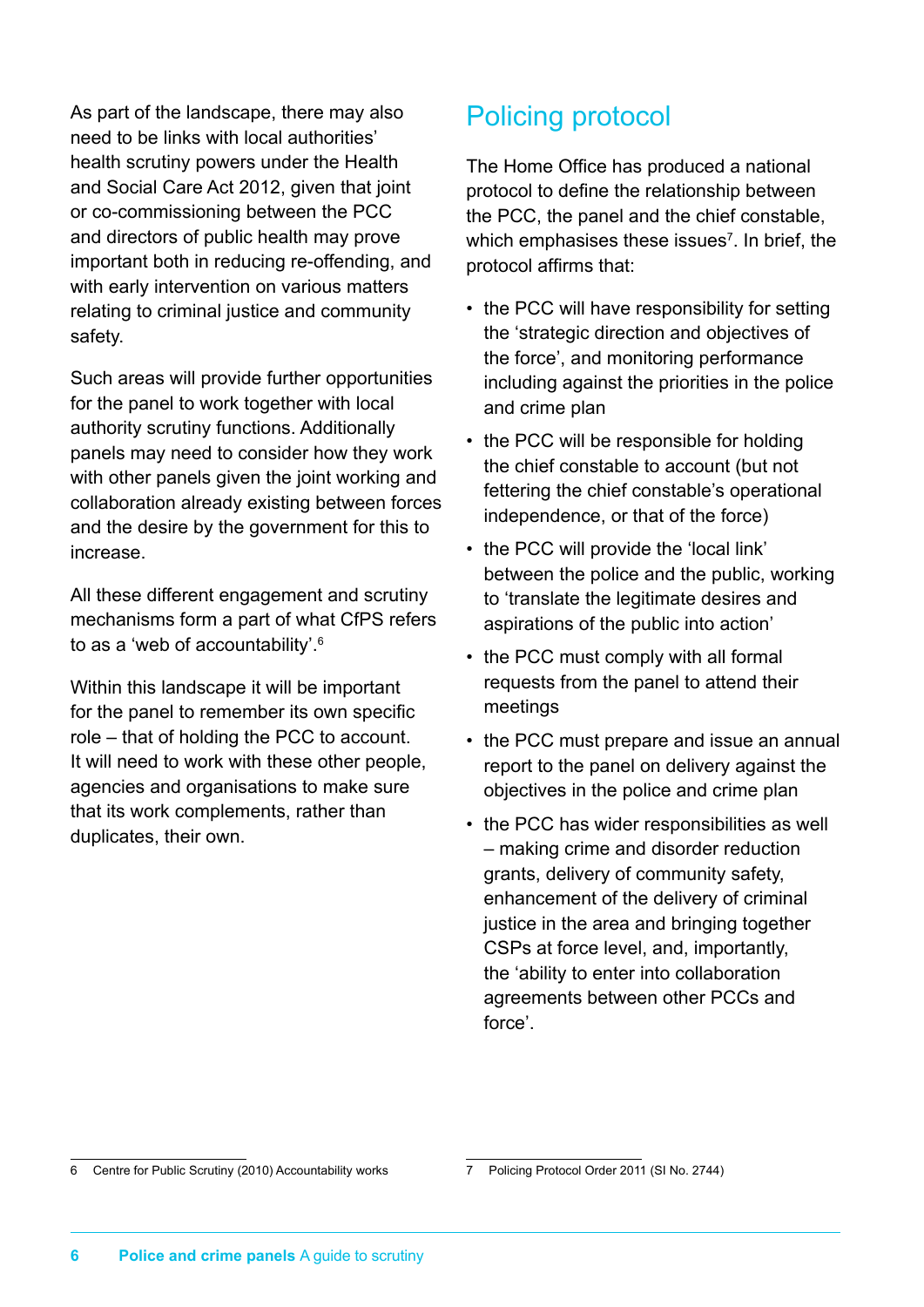The panel's role in the accountability landscape sits within this framework. The protocol, like the legislation, makes clear that it is not the responsibility of the panel to scrutinise the chief constable, but instead the way that the PCC exercises his or her statutory function of providing strategic direction in local policing. This separation is fundamental to policing governance.

Participants in the process may wish to supplement the protocol with more practical detail about how accountability will be exercised, in doing so including the scrutiny arrangements for CSPs, and health, in the area as well. Some force areas are planning to prepare a 'memorandum of understanding' to ensure that shared expectations between the PCC, and other partners, are promoted. Where such memoranda are proposed, the role of panels should be considered. Where shadow panels are in operation the members of those panels should be involved in the production of memoranda.

![](_page_6_Picture_2.jpeg)

## Panel links with overview and scrutiny

Under the Police and Justice Act 2006, local authorities must scrutinise their area's community safety partnership (CSP). Under the 2006 Act they are only able to hold the partnership as a whole to account, rather than the individual partners. However councils can scrutinise some of the individual bodies, such as the NHS, within the partnership through other scrutiny legislation. These powers of scrutiny will remain under the new arrangements for policing, and as such CSP scrutiny and the panel will need to work to avoid duplication in their work.

The PCC will not be a 'responsible authority' for the purposes of community safety partnerships. We have, however, noted above that PCCs will have the power to make grants to CSPs, and so there is the potential for CSP scrutiny to cut across areas of the panel's responsibility.

To avoid duplication, CSP scrutiny and the panel should therefore work together in:

• Identifying issues of mutual interest and concern and selecting the best forum to investigate those issues. It may even be worthwhile under certain circumstances to consider joint panel/CSP scrutiny investigations into certain issues. This reflects the concept of 'layered scrutiny' that CfPS has developed for use in relation to health scrutiny<sup>8</sup>.

<sup>8</sup> Centre for Public Scrutiny. (2012) Health scrutiny: exploiting opportunities at a time of change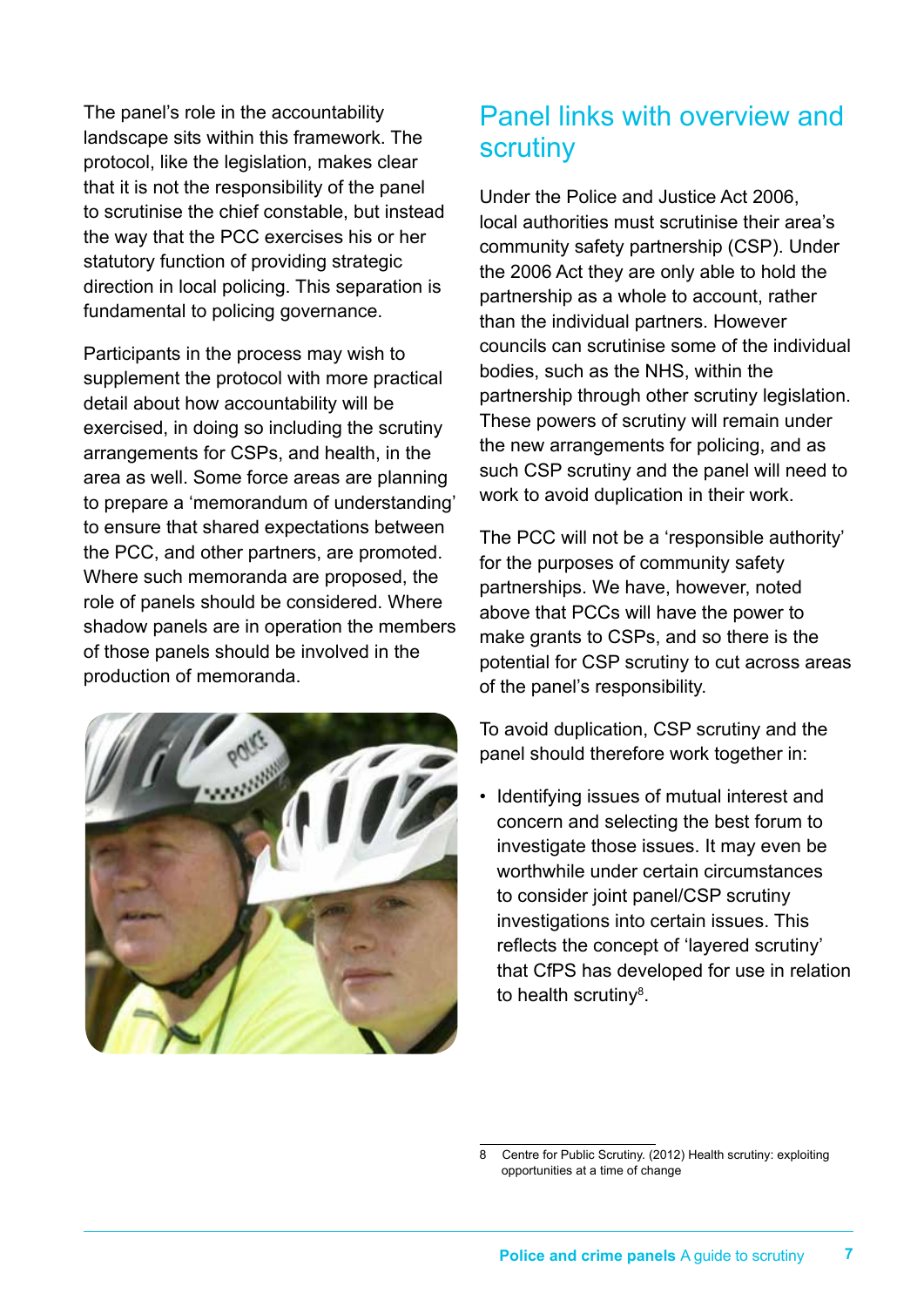- Ensuring that the panel is plugged in to local-level issues within the force area, which will be impacted by PCC decision-making. The panel will need some means to connect their work down to neighbourhood level. CSP scrutiny provides them with a means to do this.
- Sharing evidence. Joint working will mean a better use of resources, as the panel is able to draw on evidence collected by CSP scrutiny, and vice versa.

Where the panel includes non-executive councillors, some may also sit on CSP scrutiny committees, making joint working between the two more straightforward. Where the panel is composed predominantly or entirely by executive-side members, the authorities in the force area will need to identify ways – relevant to each area – to achieve effective liaison between the panel and CSP scrutiny committees. This could involve CSP scrutiny committees being brought into local protocols or memoranda of understanding between the PCC and key partners.

#### **Potential conflict of interest**

Where panels include councillors who sit on CSPs, there could be a conflict of interest which might arise where particular items of business relate to actual or potential funded work carried out by CSPs on behalf of the PCC. Where CSPs have a provider/funder relationship with the PCC, it may be difficult for them to effectively scrutinise the PCC's work.

Assuming that the panel will be subject to the same rules on interests as other local government committees, such a conflict will relate not to a personal or prejudicial interest, but it does relate to conflicting roles carried out by the councillor in question owing to their official position. As such, there is no legal bar on such councillors sitting on panels, or participating in discussions where such conflicts may arise. However, monitoring officers and councillors themselves should be aware of the risks that may arise when the panel's composition makes such circumstances likely to occur, and to recur.

![](_page_7_Picture_6.jpeg)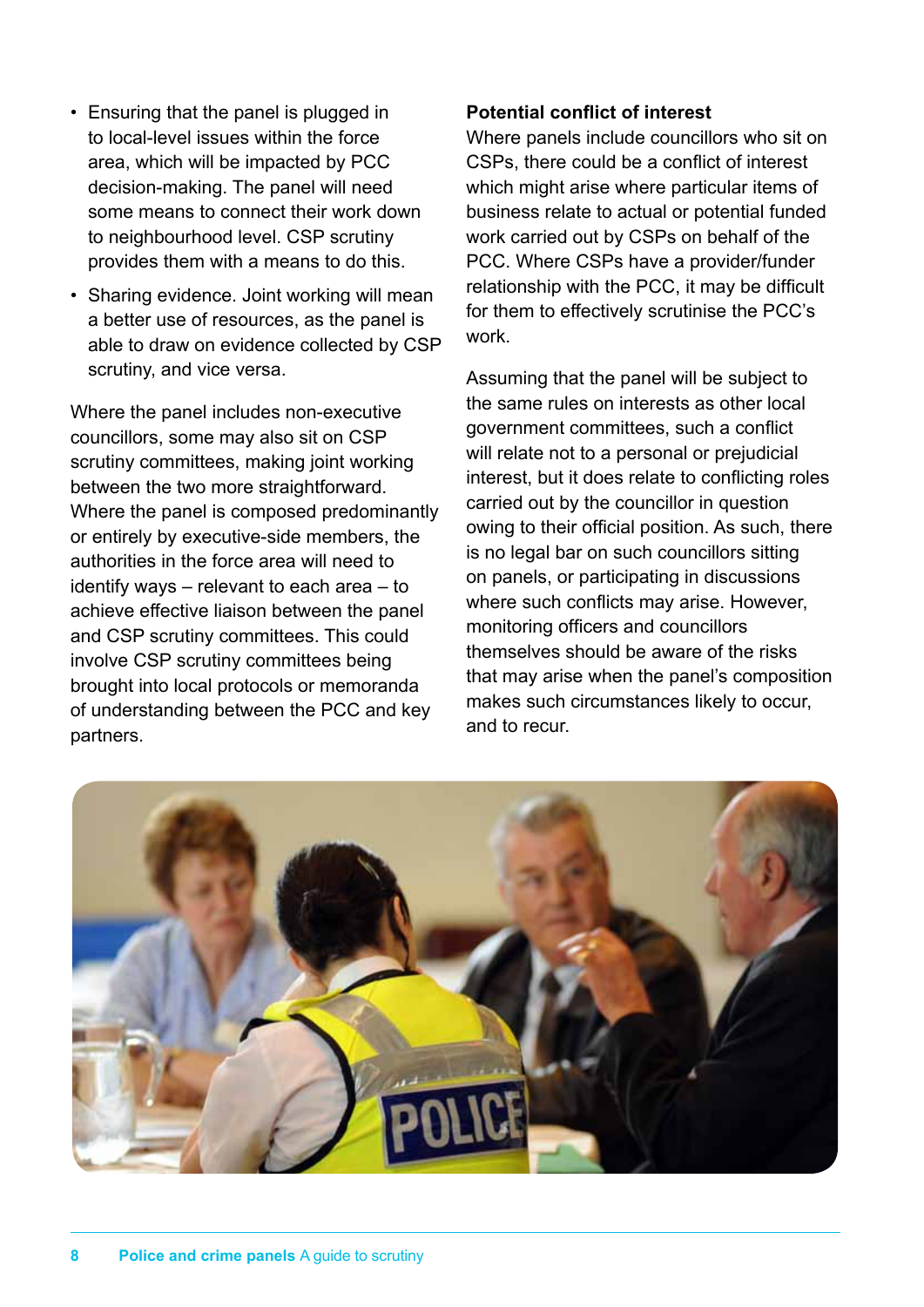# **Work programming**

## Set piece events for statutory functions

The panel has certain statutory functions, set out in the Police Reform and Social Responsibility Act. Each newly established panel will need to focus on these ongoing key functions:

- reviewing the police and crime plan $9$
- $\cdot$  reviewing the PCC's annual report<sup>10</sup>
- reviewing the policing precept<sup>11</sup>;
- carrying out confirmation hearings for certain senior appointments (on which separate guidance is available)<sup>12</sup>
- carrying out confirmation hearings for the chief constable (on which separate guidance is available)<sup>13</sup>
- investigating complaints about non-criminal behaviour of the PCC14.

Some of these functions are specified as 'special' functions, which cannot be delegated to a sub-committee of the panel<sup>15</sup>.

Parts of this guidance refer to such "special" functions as 'set-piece events', to highlight the fact that they will be carried out by the panel, in the context of a formal committee meeting, often requiring fairly substantial prior preparation, and usually the attendance of the PCC.

There are wider duties in the Act for the panel to make reports and recommendations on matters relating to the PCC<sup>16</sup>, and to carry out investigations into decisions made by the PCC<sup>17</sup>.

In order to carry out its statutory functions, the panel will need to have a good understanding of policing priorities and community safety issues in the area. It will not be possible for the panel to acquire this understanding solely by carrying out its 'special functions'; it will need to carry out additional work, and investigations as well.

# Additional work

Additional work, complementing the setpiece events being carried out to deliver the statutory functions above, will be necessary to help the panel support to the PCC. It is suggested that both areas of activity should be regarded as integrated facets of the panel's operations.

16 s28(6)(b)

<sup>9</sup> s28(3)

<sup>10</sup> s28(4)

<sup>11</sup> Schedule 5

<sup>12</sup> Schedule 1, Paragraphs 10 and 11

<sup>13</sup> Schedule 8

<sup>14</sup> Schedule 7, paragraph 3(2)(b)

<sup>15</sup> Schedule 6, paragraph 27(1). See also R&C, paragraph 5.21

<sup>17</sup> s28(6)(a)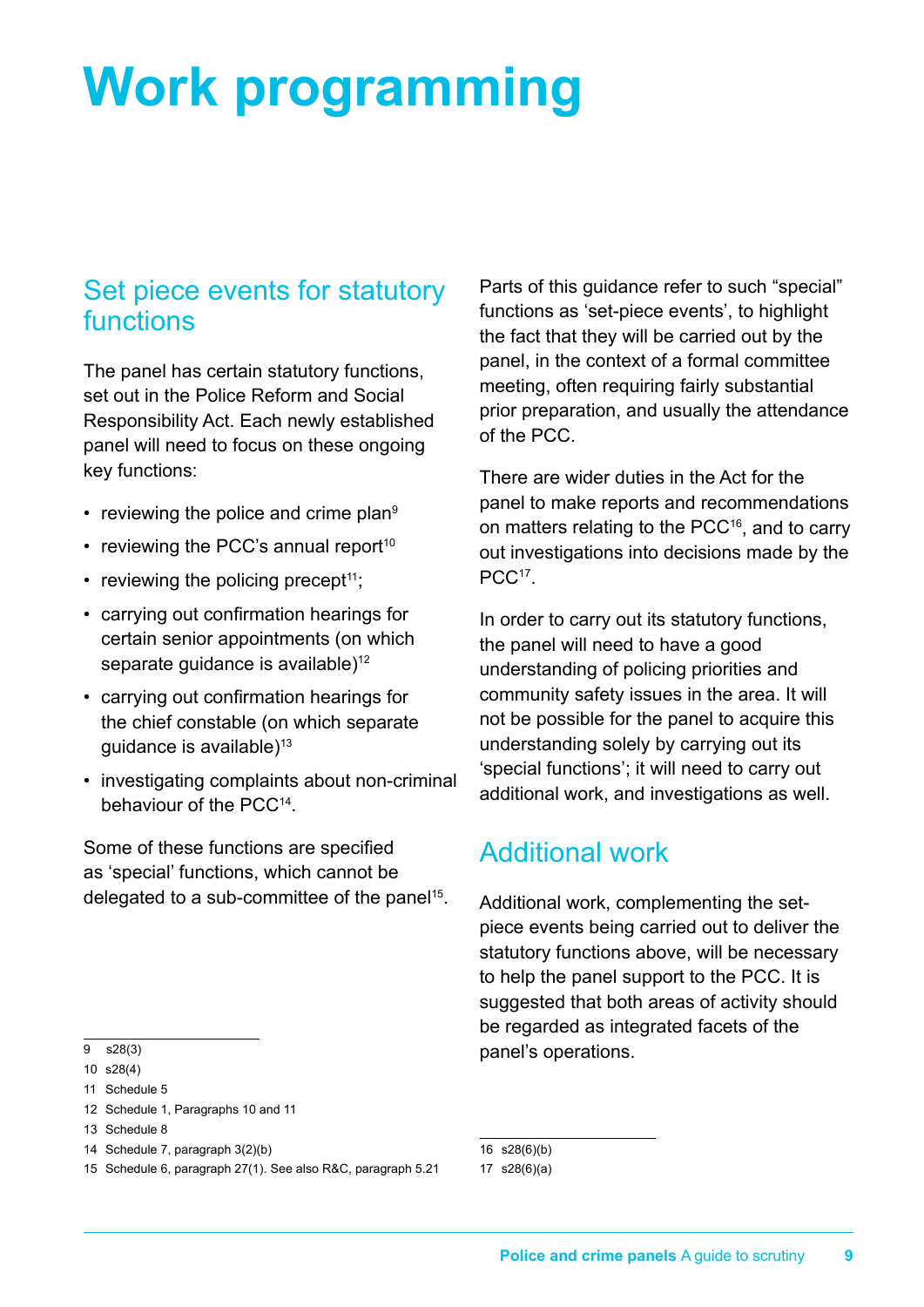The panel will not be able to carry out its statutory responsibilities without having a detailed understanding of a range of issues connected to policing and crime in the local area. Some panel members may have knowledge relevant to their own areas already; for example, by being a cabinet member with a portfolio including community safety, or being the chair of an overview and scrutiny committee with responsibility for looking at community safety issues.

However, other than councillors who have previously served on police authorities it is unlikely members of the panel will have the general, strategic overview of policing issues within the force area that will be vital to carrying out the scrutiny role.

One way that members of the panel could get a strategic overview would be to carry out work in-year that goes beyond the panel's 'statutory duties'. This would enable members build up their knowledge of complex, cross-cutting issues, in a way that would be difficult to achieve through either a report submitted by the PCC, or background research carried out by an officer. A panel attempting to operate on this basis would then be better placed to carry out effective scrutiny.

In-year work, such as task groups, will therefore need to be considered as supportive and complementary of, rather than supplementary to, these set-piece events. This is why we believe it may be difficult to effectively scrutinise the PCC where the panel only carries out its 'statutory functions'.

However, it is important that such work is not planned and delivered in such a way that seeks to set the panel's role as a local government 'partnership board', making decisions jointly with the PCC like a 'minipolice authority'.

The panel should instead act as a critical friend; a supportive, but independent, voice seeking to investigate the PCC in the interests of recommending – not directing, or seeking to co-ordinate – changes and improvements.

This demarcation is explained in more detail below.

# Comprehensive work programming

Like overview and scrutiny committees in local government, as a scrutiny body the panel will need to develop a work programme to guide its work in holding scrutinising and supporting, the PCC, encompassing both the 'set piece' events we discussed above, and its wider, additional work (hence, 'comprehensive' work programming).

Scrutiny committees in local government usually put together a relatively detailed work programme at the beginning of every municipal year. In a recent publication on this subject<sup>18</sup>. CfPS suggested that, alongside such an annual process, an in-year flexible approach to the work programme would need to be adopted, to ensure that a given committee remains responsive to events.

<sup>18</sup> Centre for Public Scrutiny. (2012) A cunning plan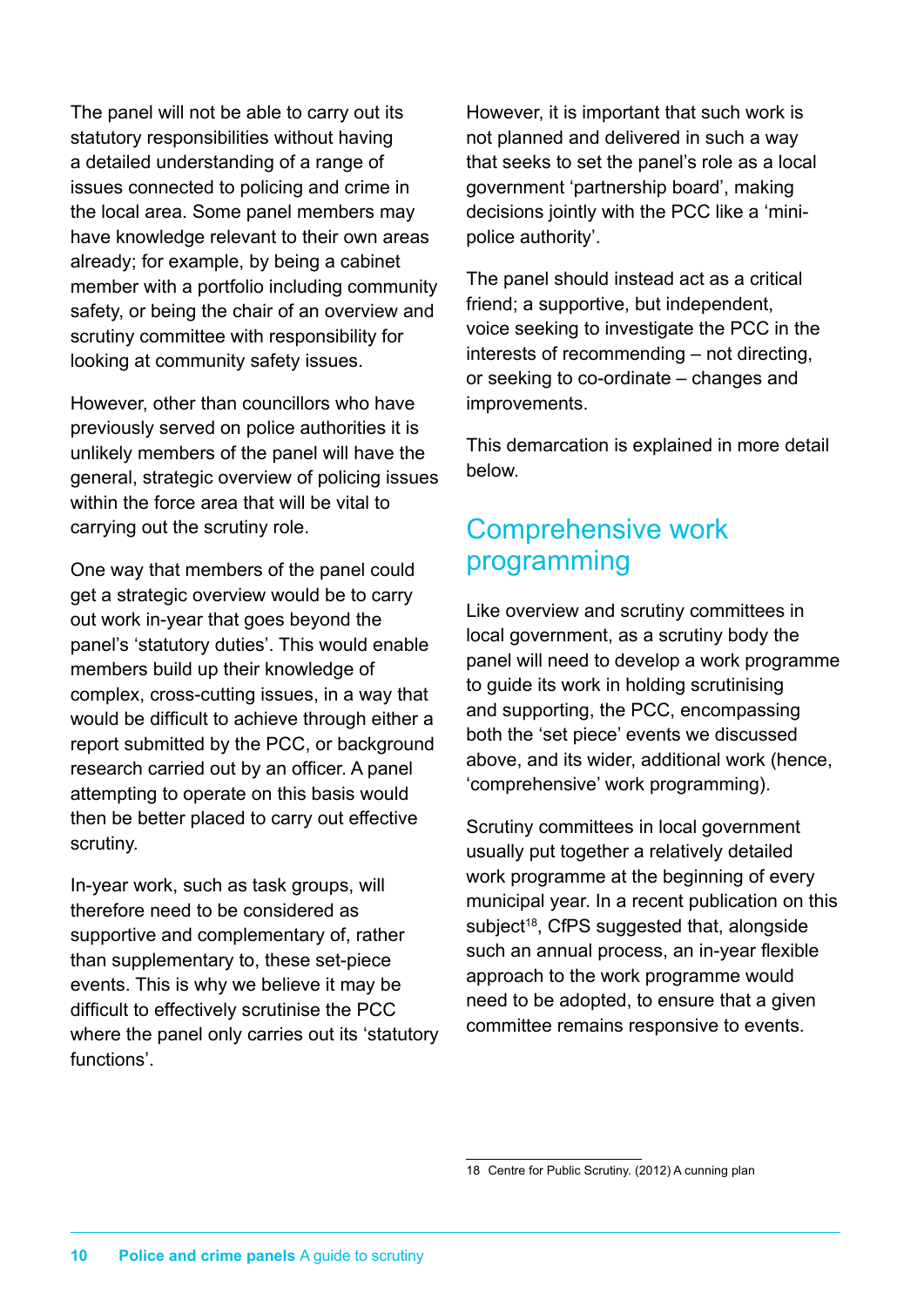Proper work programming will enable the panel to manage its time and resources effectively. It will allow it to prepare for its setpiece, statutory functions by identifying and scheduling other work such as task group activity and research. As has already been suggested, such work will be invaluable in terms of informing the panel's statutory work, and making the panel effective.

Given that the panel is an independent joint committee, work programming will also be important for the following reasons:

- it will ensure that the panel keeps to strategic issues, and links up to PCC activities
- it will provide the PCC with a level of certainty and assurance, as he or she will know which issues the panel will be likely to investigate, how and when
- it will allow the panel to manage its own resources more effectively
- it is sensible in the interests of openness and transparency to be able to demonstrate what the panel is likely to be doing, to allow others to engage in that process
- it will make it easier for the panel and other scrutiny bodies (such as CSP scrutiny, as discussed in the section above) to work together, minimising the duplication of work.

The work programme will need to be properly managed, by the chair of the panel. For matters which arise during the year, the chair will (as is standard practice in local government) decide whether topics raised for discussion by members of the panel, and others, should go on the agenda. These decisions should be clear and transparent.

For example, the chair might use the following considerations to help decide whether a given issue is worth discussing:

- would the suggested item contribute to informing public debate on an issue?
- or could the debate lead to recommendations to the PCC about actions that would lead to tangible improvements to services?

Towards the beginning of the next municipal year a more formal process would be needed to decide on the dates and main substantive items for committee meetings, and the possible topics of more in-depth reviews. Local scheduling of discussions and local engagement on the police and crime plan, and the PCC's annual report, will help the panel to come to a judgment on its work programme.

At the outset the panel should communicate with the PCC to find out if there are any particular areas where assistance and support in policy development might be required. The PCC should then be consulted about the draft work programme. Where the panel is carrying out work that the PCC has suggested, this should be carried out in an independent and constructively critical manner.

# Different methodologies

There will be a number of different ways for the panel to carry out its scrutiny work. The two main techniques will be to use **formal committee meetings**, and to use informal **task and finish groups**. Both methodologies are (or should be) interlinked and are explored further in the rest of this document.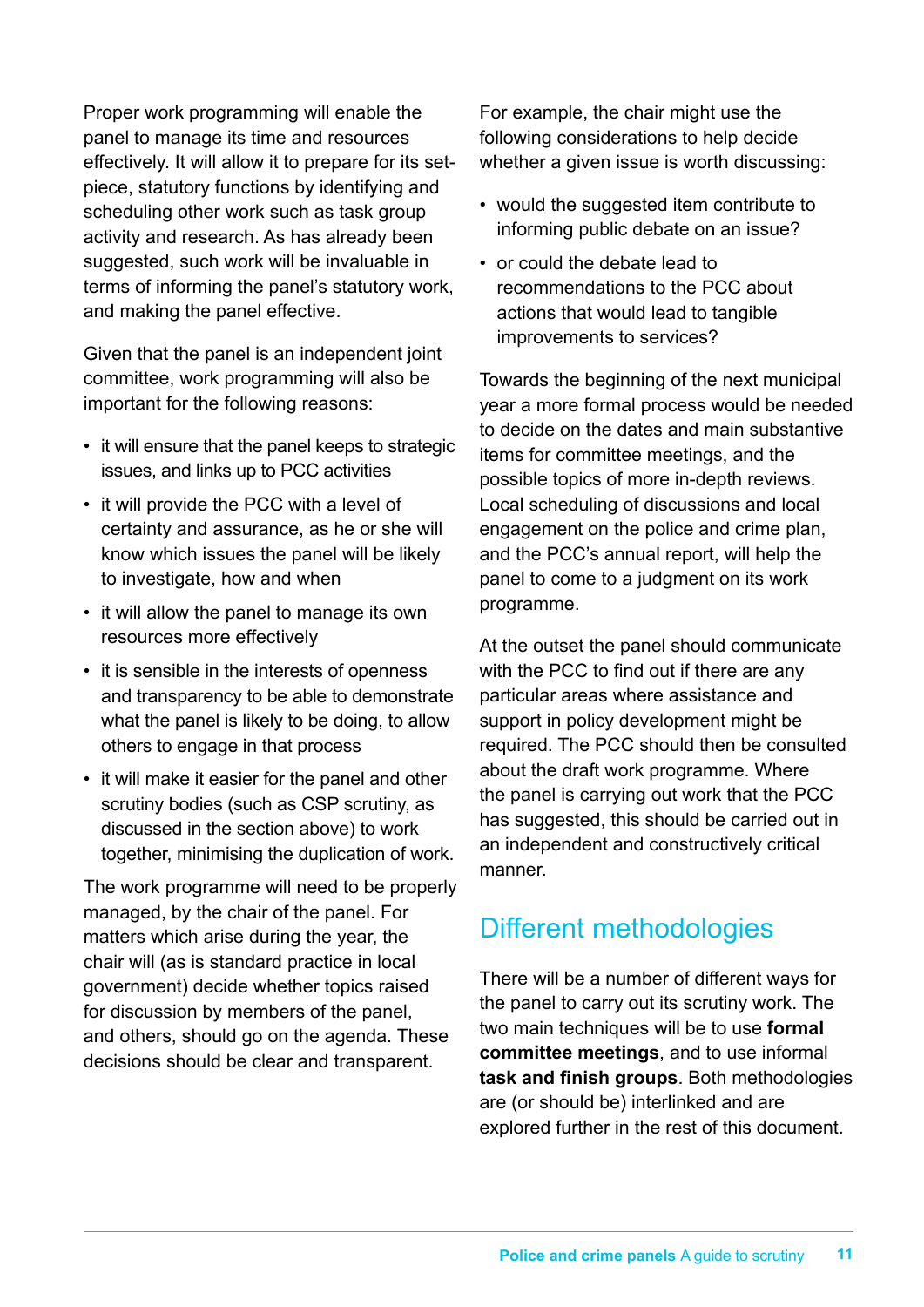# **Scrutiny by formal committee meetings**

# Public involvement

Some scrutiny will be carried out 'in committee'. This will provide an opportunity for the panel to receive written evidence in the form of a report (usually a report from the PCC), or sometimes to receive oral evidence from the PCC or their staff.

Because committee meetings must be held in public, they provide good opportunities for public engagement. While some meetings may be treated as 'business' meetings – with members receiving and discussing technical reports, for example on performance – from time to time it will be appropriate for meetings of the panel to be more obviously public-facing.

These kind of meetings might be held away from their traditional formal setting to encourage members of the public to play an active part, either through making comments, directly questioning witnesses on certain points or giving their own personal reflections on issues of local concern. These might be particularly useful in the consideration of the police and crime plan and/or the PCC's annual report. Public engagement activities carried out by the panel should always be arranged and planned in consultation with the PCC, who has a wider statutory responsibility to engage with the public.

### Inviting witnesses

Under the Act, the panel has the power to call in the PCC, and the PCC's staff, to give evidence at panel meetings, and to invite the chief constable to give evidence19. Other than the PCC and his/her staff, the panel cannot require any other person to attend to give evidence. This reflects the fact that the panel exists to scrutinise and support the PCC, not the police or any other person or body.

The panel will be a joint committee of two or more councils<sup>20</sup>, but the Home Office have stated that it will not be a joint committee for the purposes of the Local Government Act 1972. They plan to introduce regulations in autumn 2012 which will set out the extent to which existing local government legislation will apply to them. LGA and CfPS assume that it will.

As such, it is expected that (in line with other forms of joint committee) the panel has the power to call in other witnesses too. However, others should be invited to give evidence only where their evidence is required to assist in the scrutiny of the PCC.

<sup>19</sup> s29

<sup>20</sup> Schedule 6, paragraph 4(5) (for Part 2 panels). Under paragraph 13(5), Part 3 authorities (including Welsh authorities) will not be local authority committees but the provisions of the 1972 Act relating to local authority committees are likely to still apply to them. See the forthcoming Police and Crime Panels (Application of Local Authority Enactments) Regulations 2012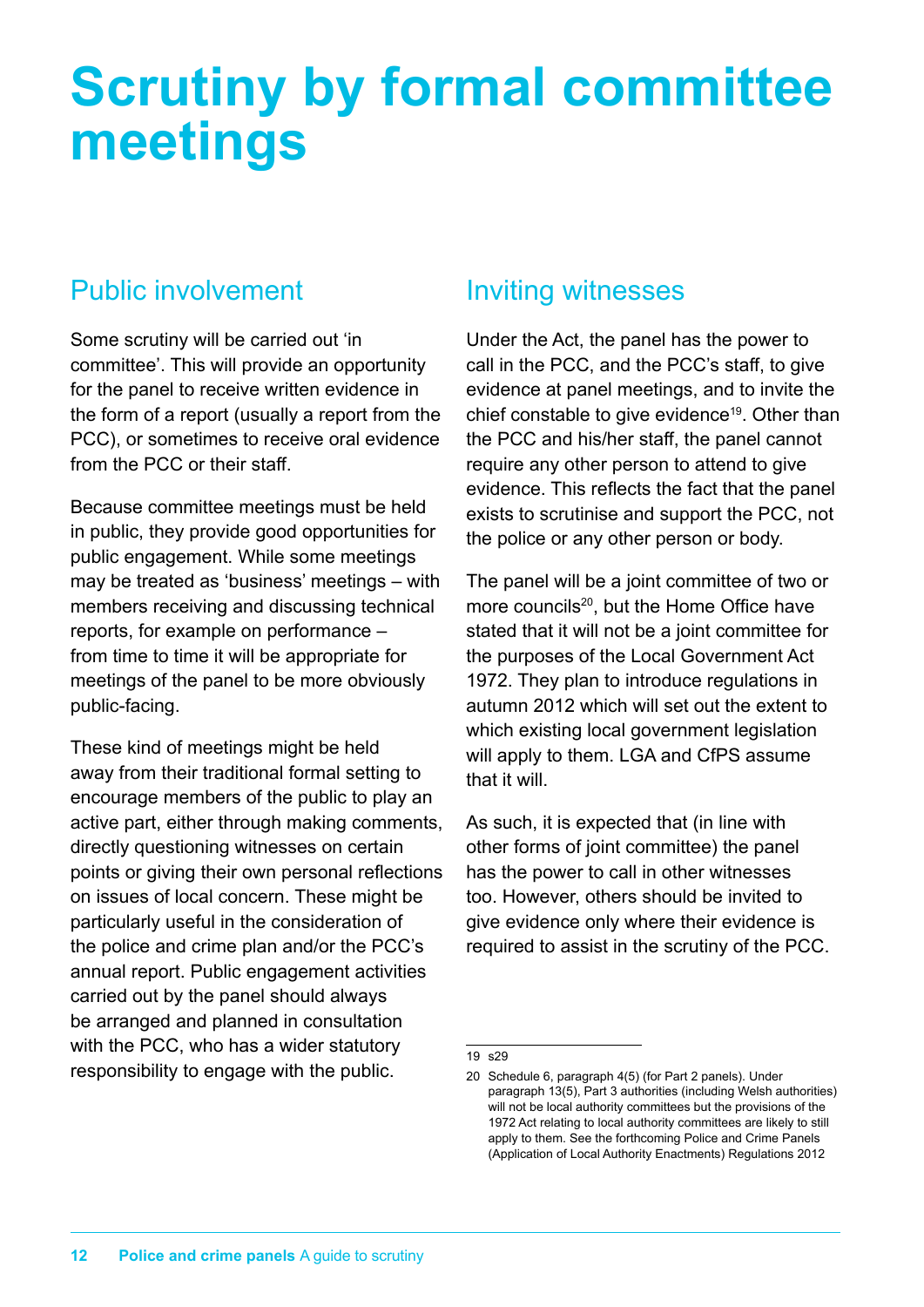While it may be appropriate, in the course of an in-depth investigation (see below) to draw in evidence from a wide range of people in order to more effectively hold the PCC to account, care should be exercised when such evidence is to be taken from other partners formally, at the panel itself, for fear of the perception developing that the panel is purporting to hold those partners to account rather than the PCC.

A partner therefore might be asked to give evidence on:

- how they are helping the PCC to secure his or her strategic priorities
- how work that they are planning, or delivering, might impact (positively or negatively) on the PCC's performance
- how decisions they are making, or plan to make, on resources may impact upon future iterations of the police and crime plan, and future police precept figures
- how, if they are CSP responsible authorities, they are delivering on funding agreements made with the PCC.

In engaging with CSP partners, and with health bodies, the panel will need to work closely with committees (crime and disorder overview and scrutiny committees, and health scrutiny committees $21$ ) in individual local authorities that have the power to hold those partners to account.

specific performance issue, or one of the panel's statutory functions – will need to be considered in the light of the need for the panel both to make substantive recommendations on issues, and by so doing add tangible value to the delivery of the PCC's policies across the force area. This notion of adding value must be central to all

Planning formal meetings

Each set piece session – whether it is considering a general policy matter, a

'set piece' session with the PCC.

A panel meeting formally four times a year will probably wish to use each meeting for a

It is assumed in each of the below sections that there will be occasions where it is more appropriate for the PCC's staff to attend either alongside, or instead of, the PCC.

# Attendance by the PCC

the panel's activities.

PCC attendance on a substantive policy issue:

The panel may wish the PCC to speak to them about a substantive policy issues, such as:

- the prevalence of a particular crime across the force area
- the PCC's specific priorities under one or more aspects of the agreed police and crime plan
- the way that the PCC is, or is not, working together with partners to deliver a particular policy.

<sup>21</sup> Or whatever committees at local level are designated by the authority concerned to carry out those duties, in authorities operating under committee system arrangements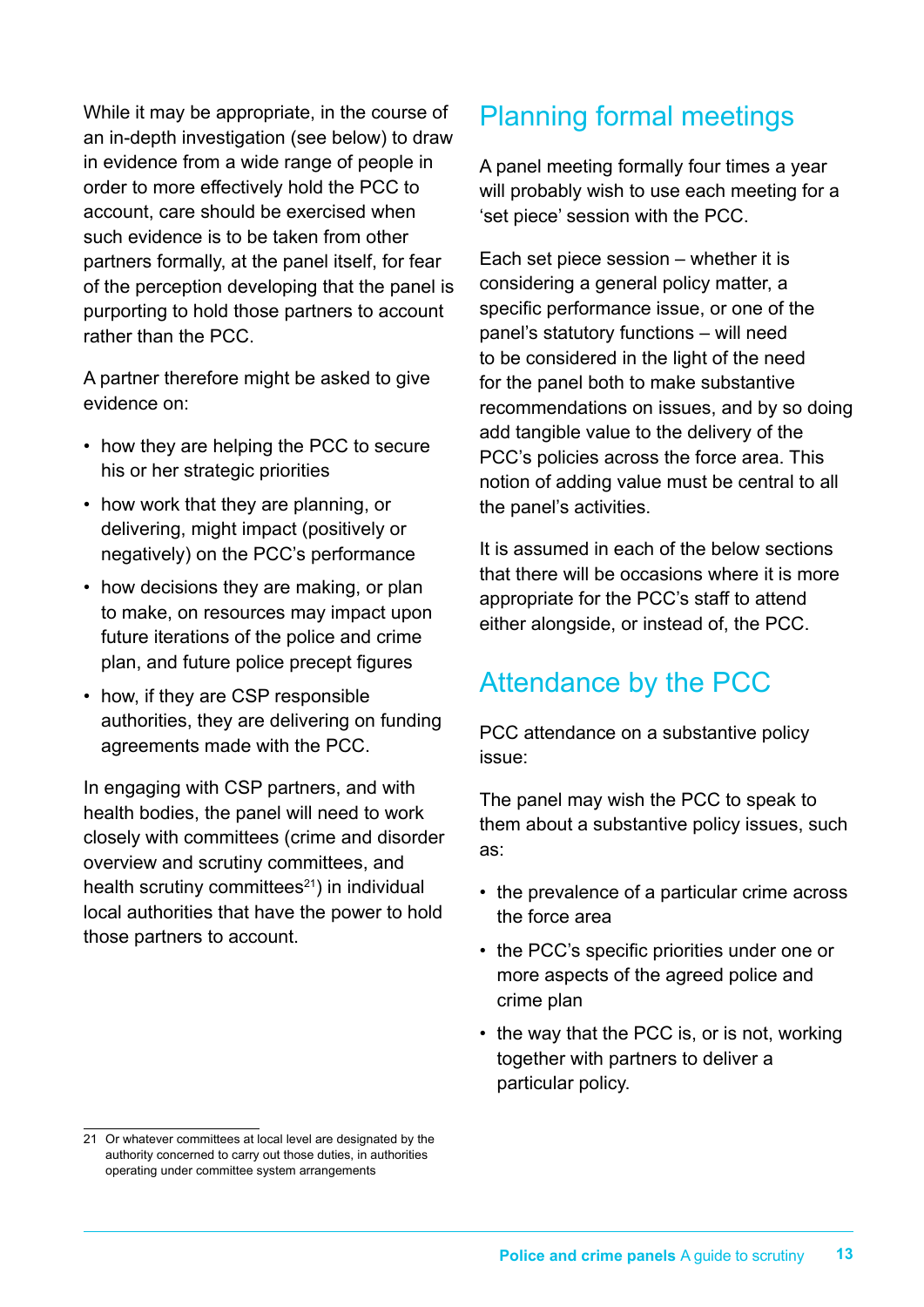Members will have to be careful that discussion, particularly on the prevalence of particular crimes, focuses on the PCC's strategic response to these issues. Strategic and operational issues may overlap, but this on its own does not provide justification to 'keep the panel away' from policy issues in which they should be rightly interested. We discuss what 'operational' might mean in the section below.

#### **PCC attendance on a performance issue**

Throughout the year the panel will need to be kept updated on the PCC's performance in achieving his or her priorities under the police and crime plan. Not to do so would mean that they will be ill-prepared to properly consider the PCC's annual report at the end of the year.

The PCC will want, and need, to put in place a performance management system to ensure that the force is delivering against the police and crime plan. As part of the design of this process, the PCC and the panel could assess together the robustness of such a framework to ensure that it is fit for purpose, and will allow the panel to conduct effective scrutiny of the PCC. The force will also be subject to periodic inspections by Her Majesty's Inspectorate of Constabularies (HMIC), and the force will be obliged to publish crime data as well.

It makes most sense for performance information to be provided to members of the panel outside meetings, and for particular areas of concern to be selected by the chair for further scrutiny 'by exception'<sup>22</sup>. By doing this, the panel will be able to focus its attention on those performance issues where it can really add value, rather than carrying out superficial examination of a broad sweep of management data. Working in this way will ensure that PCC attendance to discuss performance issues will be targeted, that the PCC can prepare in advance and that substantive recommendations can come out of the session.

#### **PCC attendance to present the annual report**

The PCC and the panel may wish to work together to co-develop the annual report, to ensure that it is a robust document that can be actively used for improvement purposes.

A set-piece event should come at the end of this process, rather than being the first time that the panel sees the PCC's report.

A good session dealing with the annual report will use the report as a tool to carry out an 'annual review' of the PCC's activities, looking back at the last year, its successes and failures, and forward to the next year. The report presented at the set-piece event (in, say, March) would have enough detail in it to allow the panel to have a detailed discussion on the 'state of the force' and the state of the area.

<sup>22</sup> See Centre for Public Scrutiny, (2010) Green Light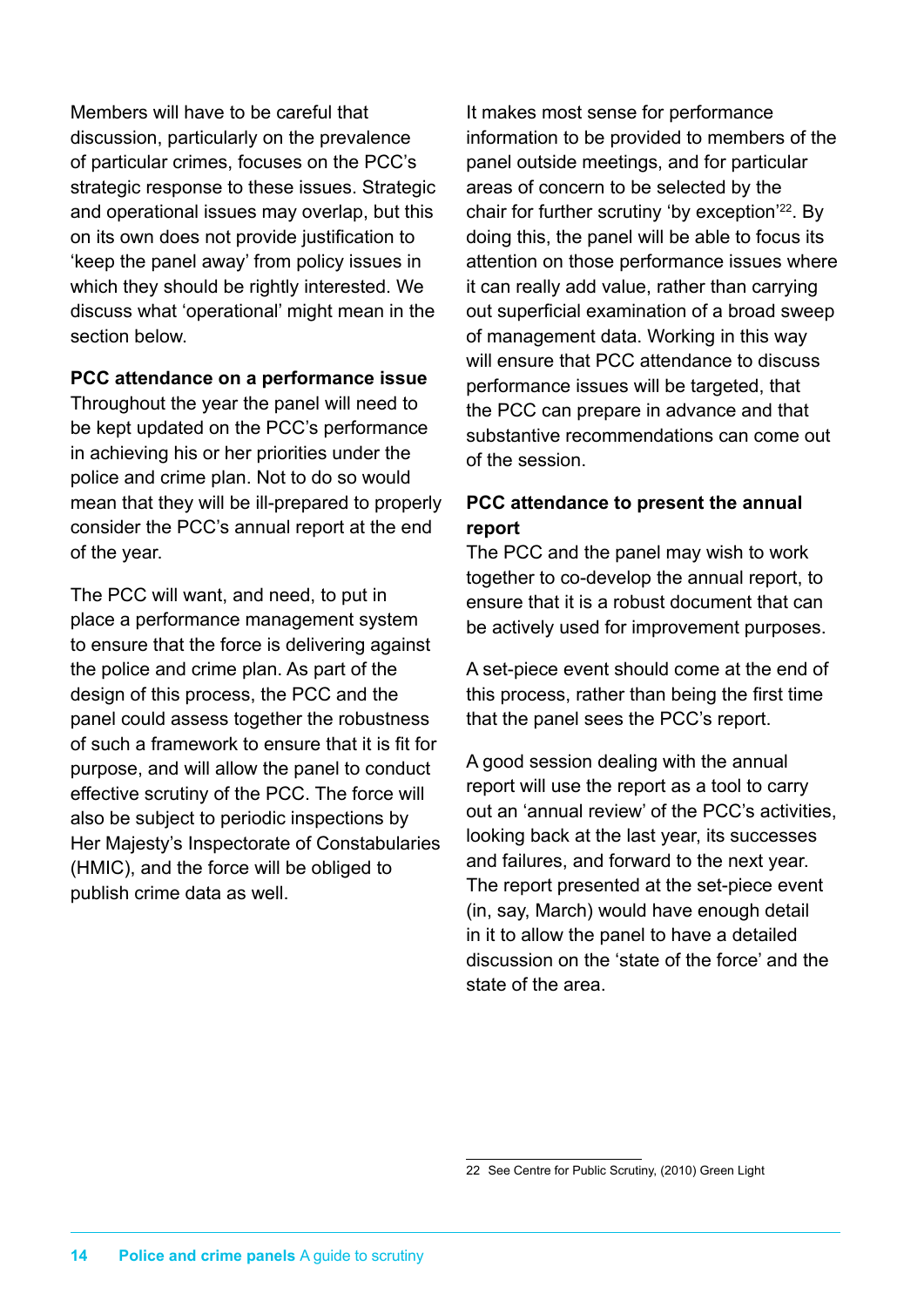A less beneficial session would involve the panel highlighting apparent factual inaccuracies in the report, asking for additional narrative information on particular parts of it, or, even worse, suggesting typographical or grammatical amendments to the text. None of these things would add value to the effective scrutiny of the PCC and all of them would represent a poor use of time for everyone involved.

Consequently, the success or failure of a setpiece session looking at the PCC's annual report will very much depend on the quality of the annual report itself.

### **PCC attendance to discuss the policing precept**

The panel has a veto over the policing precept and, as such, scrutiny of it will have to be carefully planned, and carried out in a fair and transparent manner.

The rate of the precept will be based on the priorities set out in the police and crime plan (see below). The panel will probably need to see evidence that backs up the proposed precept and, as such, it will make sense for the PCC to engage with the panel about this issue perhaps several times before the meeting.

The PCC should be invited to attend a meeting (usually a formal meeting of the panel) at which the precept is to be discussed before the final figure is formally put to the panel. Such a discussion might be carried out when a draft version of the police and crime plan is considered, or as part of a discussion about another substantive policy matter. This will allow the PCC to explore some of the potential options for the precept before a definitive proposal is put together – minimising the risk that the veto will be used and providing transparency in the policy development process.

The PCC will subsequently attend a meeting where the precept will be formally tabled and where the panel will have the opportunity to use their veto. If the PCC and panel have engaged effectively on this issue beforehand, this formal tabling can be dealt with swiftly and with minimal, if any, substantive discussion (as this discussion will have occurred beforehand). If there are still disagreements, the PCC and panel officers, and the PCC and panel themselves, will have to think carefully about how the meeting will be organised and run in such a way that will allow the panel to make a decision on whether or not to exercise the veto.

The veto will need to be exercised with care. Although regulations have yet to be issued, it could be that those regulations will only permit the veto to be exercised once. On this assumption, once the veto has been used the PCC will have to bring forward a revised precept, but the panel will not have the power of veto over this new figure.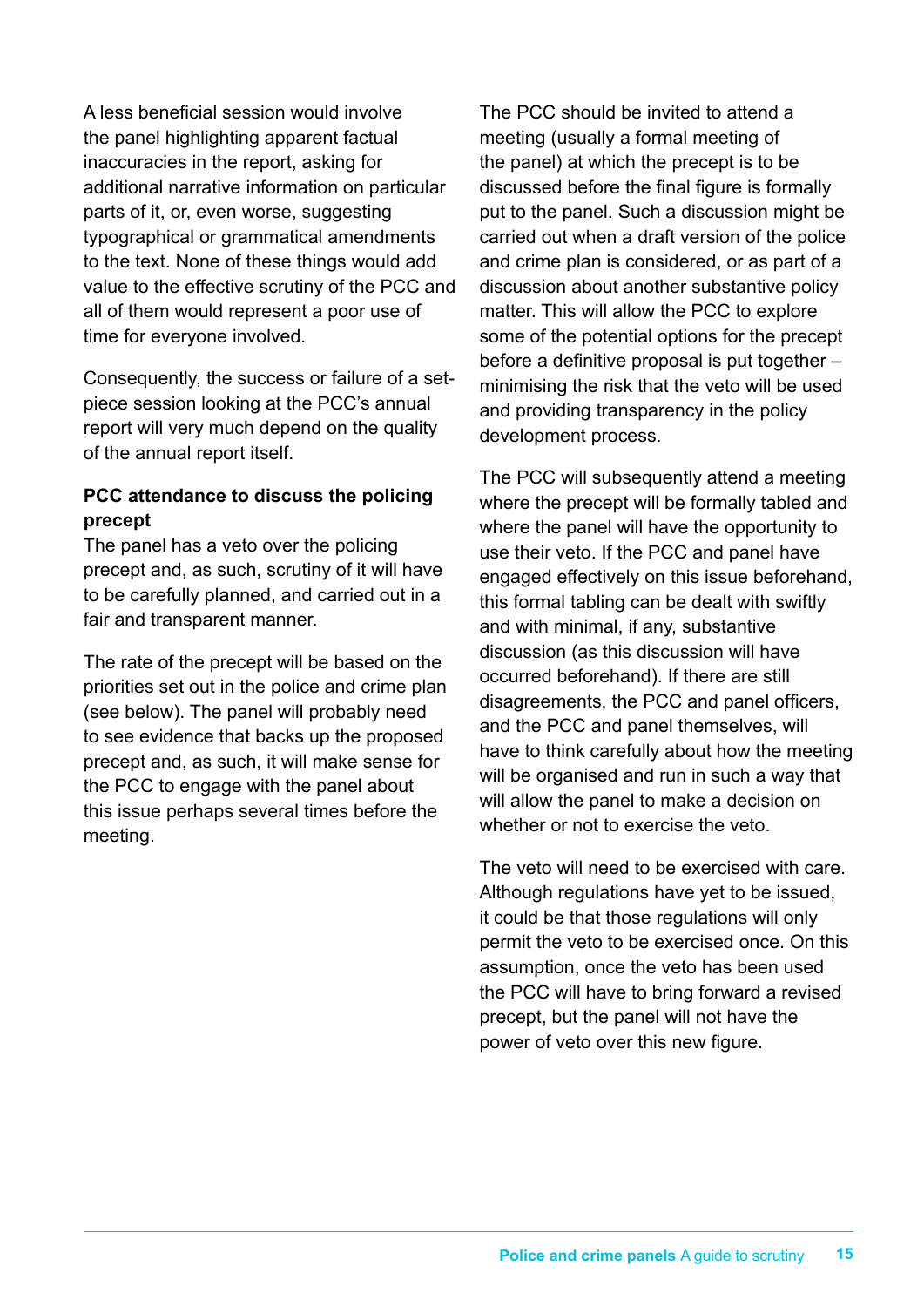If regulations provide an opportunity for multiple uses of the veto, the PCC and the panel will need, as part of their protocol, to define how this process of 'ping-pong' might work so as to minimise the risk of delay in setting the precept and the issuing of council tax bills.

Consequently, a veto should be accompanied by detailed reasoning, explaining why, in the view of the panel, the precept is not acceptable and suggesting another course of action in the form of recommendations. Such an approach will keep discussions focused on substantive issues, particularly where a veto is being exercised because the panel is unhappy with a specific part of the police and crime plan, delivery of which will impact upon the level of the precept.

#### **PCC attendance to present the police and crime plan**

The police and crime plan will set out the PCC's objectives for policing and reducing crime and disorder in the area. Soon after the first election of the PCC in November 2012, a plan will have to be developed. It will remain in place for five years, although the PCC may well wish to amend it every year (and does in fact have the right to fully renew it before the five year deadline). It will set out how policing resources will be allocated, and agreements for funding and reporting on the work (in the form of performance management frameworks). It should be seen in the context of the PCC's annual report (see above), the annual financial accounts and the proposed level of the policing precept.

Formal consultation on the plan will not just be carried out with the panel. A range of other partners will also be involved. In particular, the chief constable must be consulted, as well as local people and victims of crime in the area. The plan will be a key means for the PCC to hold the chief constable of the area to account, but it will also provide a mechanism for the panel to hold the PCC to account – and for the panel to understand how the PCC's priorities impact on other partners.

The panel will therefore need to understand that it sits as part of a wider consultation exercise by the PCC on the content of the plan. Like the annual report (see above), it will be more productive if a set piece session around the police and crime plan is not seen as a 'sign off' for a publication, but instead as an opportunity to talk around some key issues.

It makes sense that the police and crime plan and the PCC's annual report be taken together; the latter to allow the panel to establish performance against expenditure, and the former to allow the panel to examine performance and expenditure projections and make recommendations for improvements, both in terms of measurement and in terms of substantive policy. Being able to look at both documents at the same time (and when such scrutiny will actually add value, rather than coming late to a debate that has already concluded) will be critical to the panel's success.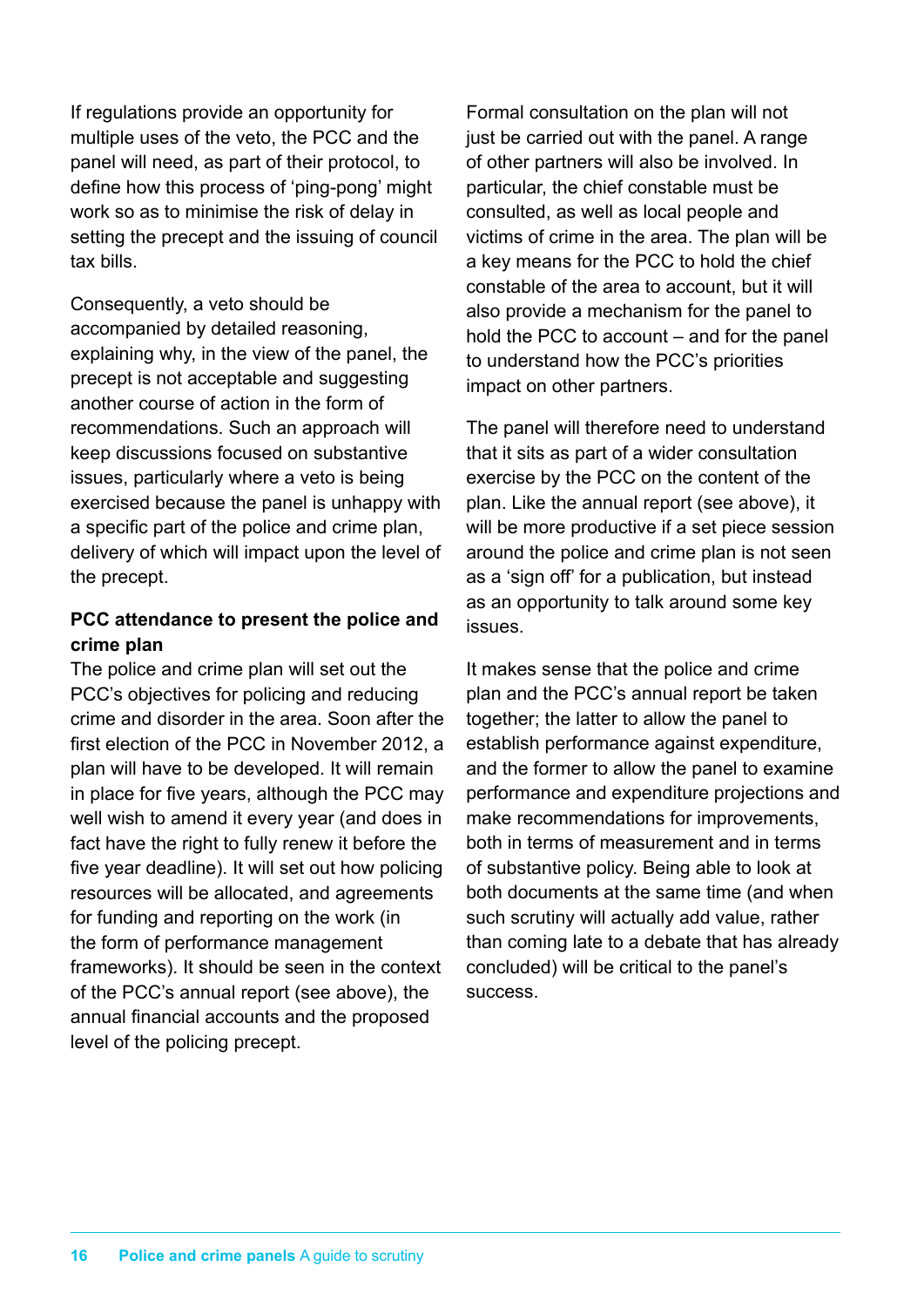### Attendance by the chief constable

Care will be needed when the chief constable attends a meeting of the panel. The chief constable may attend to assist the panel in its inquiries, and is most likely to be there to assist the PCC in answering the panel's questions. However, the task of the panel is not to hold the chief constable to account. The Home Office protocol suggests that, 'if the panel seeks to scrutinise the PCC on an operational matter, the chief constable or other officers may need to attend alongside the PCC to offer factual accounts and clarity if needed for the actions and decisions of their officers and staff. The accountability of the chief constable remains firmly to the PCC and not to the police and crime panel'.

As such, it is not possible for the panel to invite the chief constable to attend if the PCC is not also being invited to attend the same meeting. It will also not be appropriate to ask questions of the chief constable which stray into holding him/her to account on operational policing.

### What is an operational matter?

Knowing what is, and what is not, 'operational', will have an effect on the way that panel engage both with the PCC and with the chief constable.

The Home Office protocol provides guidance on what is, and is not, an operational matter. Under section 2 of the Act 'a police force, and the civilian staff of a police force, are under the direction and control of the chief constable of the force'.

That direction and control (ie operational management) will include:

- a decision whether, or whether not, to deploy police officers
- absolute discretion to investigate crimes and individuals as he or she sees fit
- the decision to make an arrest (subject to the arresting officer being satisfied that the grounds for an arrest are made out)
- a decision taken with the purpose of balancing competing operational needs within the framework of priorities and objectives set by the PCC
- a tactical operational decision to reallocate resource to meet immediate demand, and
- the allocation of officers' specific duties and responsibilities within the force area to meet the objectives set by the PCC.

The panel should not ask the chief constable questions on the first three of these points. The last three are slightly more fluid, as they impinge upon the strategic role of the PCC. Where the panel might wish to ask the chief constable questions on the last three issues, this must always be in the context of the strategic direction that the PCC has set.

Examples of less appropriate questions might be:

- Do you think that the strategic objectives in the police and crime plan are sensible?
- Why did you not deploy more officers to deal with the disorder experienced in the city centre at the end of last month?
- Why has the force been focusing so much of its attention on anti-social behaviour at the expense of issues such as domestic violence?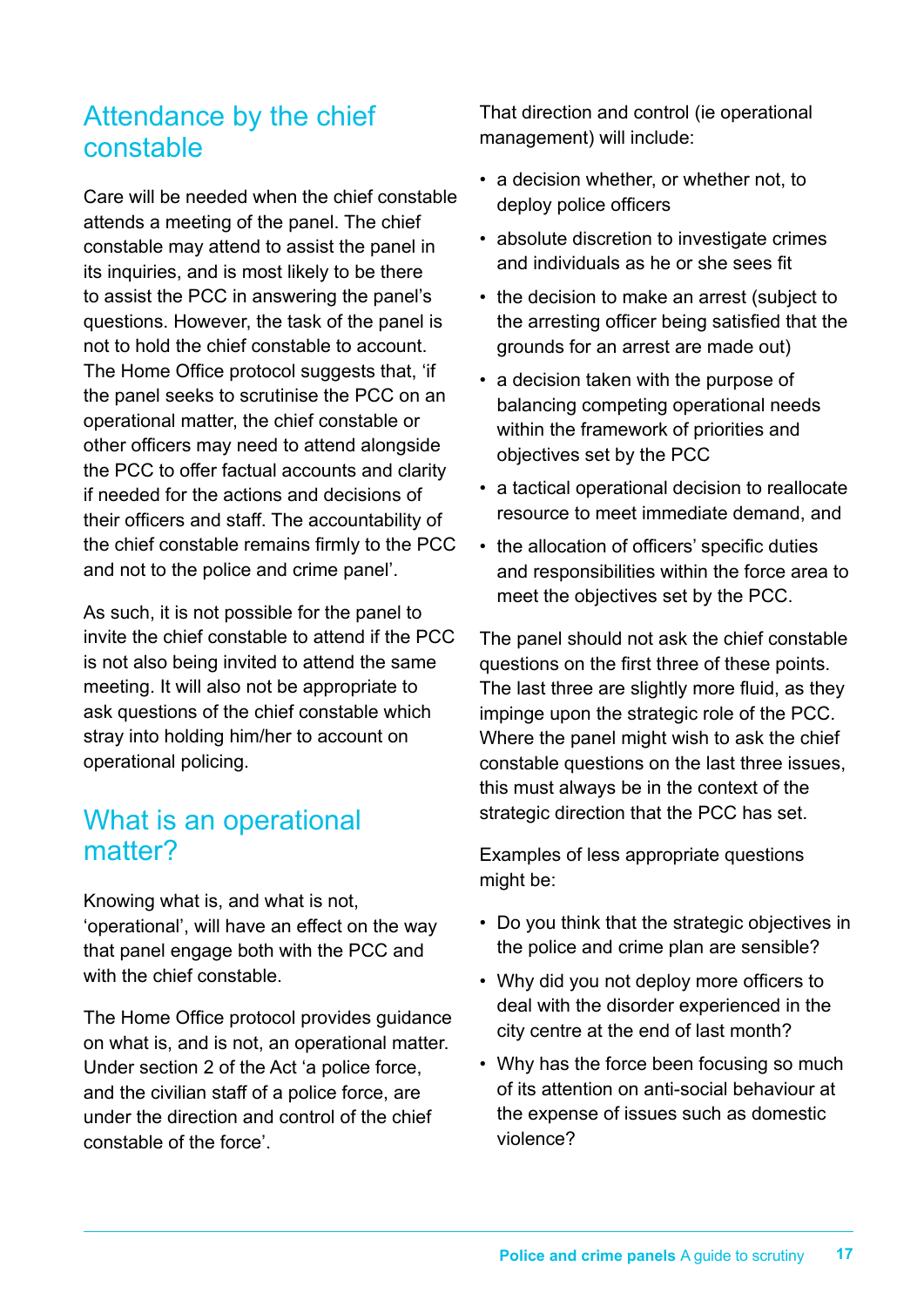Examples of more appropriate questions would be:

- How has the force taken steps to amend the way it works to better achieve the strategic objectives in the police and crime plan?
- What resources are available to you to deal with unexpected public order demands?
- What will the impact be on the delivery against all the priorities in the police and crime plan of the decision to shift operational resources towards dealing with anti-social behaviour?

As can be demonstrated, often, asking the right question is about semantics, and recognising the fact that the chief constable will often have to defer to the PCC for all but the most straightforward, factually-based questions.

It may under some circumstances be appropriate to share broad questioning themes with the PCC and chief constable before they appear together at a panel meeting to minimise the risk of inappropriate lines of questioning being followed, and to allow the PCC and chief constable time to be fully briefed and to prepare their responses.

As the panel settles into its role, its individual members will become more attuned to where the barriers lie, and asking the right questions at the right time should become a matter of instinct.

# Looking at issues together

Above, we have noted three particular setpiece events – consideration of the PCC's annual report, consideration of the precept and consideration of the police and crime plan – that are closely linked. It could be appropriate to consider all three at the same time. As ever there are pros and cons to this approach.

#### **Pros:**

- provides a single, high profile place to tackle strategic issues on force-wide policing
- reduces the risk of duplication between meetings
- minimises the expense in convening separate meetings to consider these issues very close to each other in terms of time (as these documents/plans will mainly be developed in the January – March period).

#### **Cons:**

- risks the panel trying to look at too much, too quickly – a single meeting for three complex issues may be too ambitious
- assumes that the precept plans, the police and crime plan and the annual report will all be at a state of readiness, on the day, where the panel can add value to each document, which is unlikely without extremely careful planning
- risks confusing the statutory roles of the panel, particularly the veto over the precept. A meeting looking at all three issues may result in a veto vote being considered as a de facto veto of all three documents, leading to governance confusion.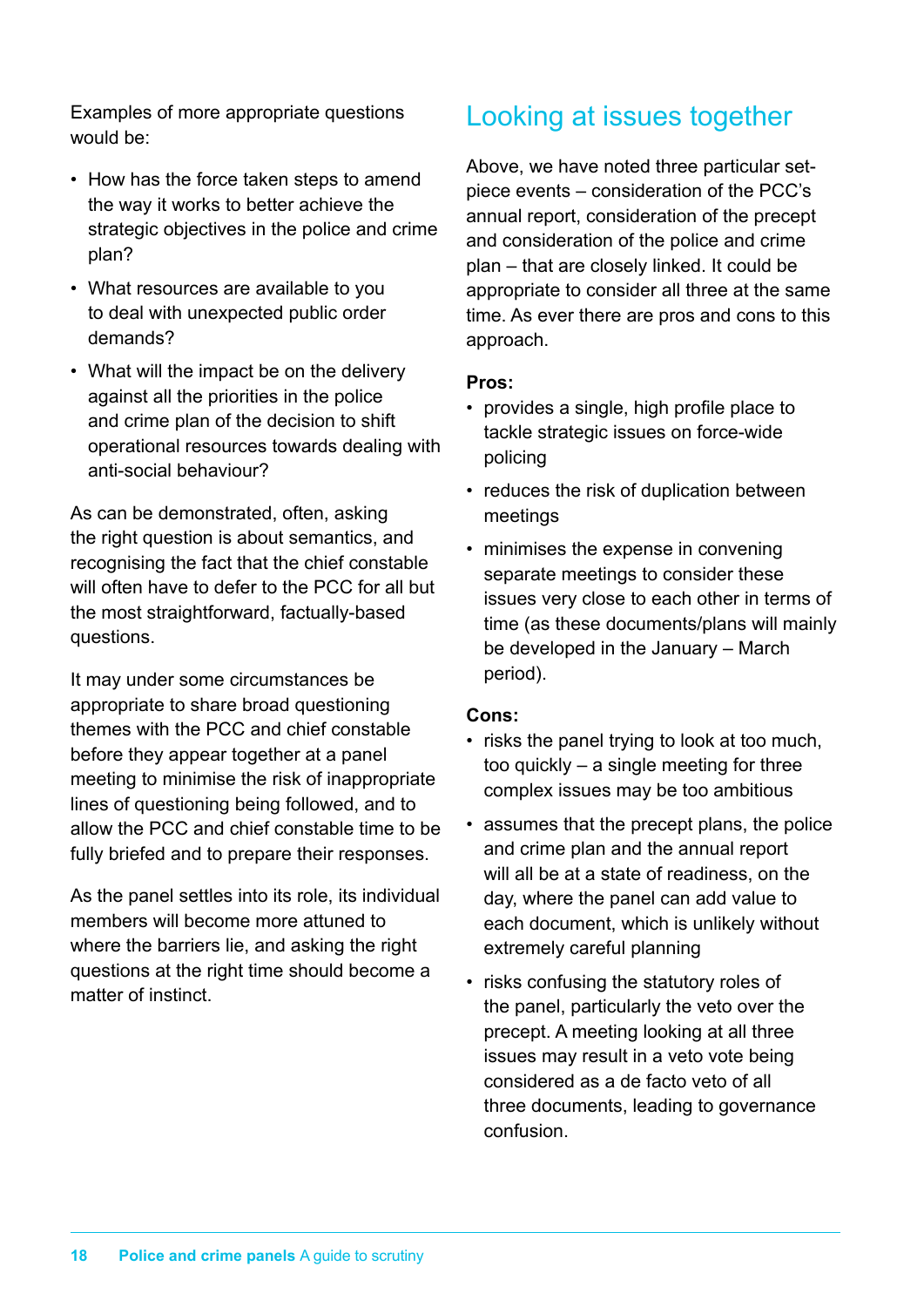# **Scrutiny by task and finish groups**

# **Advantages**

The panel will be able to establish subcommittees and informal task and finish  $groups<sup>23</sup>. Members may feel that time$ limited task and finish groups – convened to investigate a specific issue, and then dissolved – provide a more proportionate approach to investigations than the establishment of standing sub-committees (for which powers also exist $24$ ). Task and finish groups are, like task and finish groups in local government overview and scrutiny, not formally provided for in legislation.

Task and finish groups provide an opportunity to investigate issues in depth, and to make recommendations which can be submitted to decision-makers. Such investigations will be able to help the panel to explore the policy priorities of the PCC and how those priorities will affect delivery of policing and community safety. Gathering and considering such evidence throughout the year should help the panel scrutinise the PCC effectively on the police and crime plan, the annual report, and the precept at its more formal meetings.

When carried out well, they will have the potential to play a complementary, supportive role to the development of the PCC's policies, but at the same time independent and constructively critical where necessary and appropriate. Most of all, they will assure local people that light is being shone on detailed issues around policing that affect them, and steps are being taken to scrutinize the PCC on those issues.

Task and finish groups should be relatively brief, targeted, proportionate and focused.

### **Contribution to the panel's statutory functions**

In the section on "additional work", we highlighted the probability that the panel would need to carry out such work in order to fulfil its duties under the Act. In this section we will explore the practicalities of how this might work.

The panel may, for example, identify the rising level of domestic burglaries as an issue in certain parts of the force area. Assuming that it may have been a PCC priority (set out in the police and crime plan) to significantly reduce the number of such offences, the panel may wish to investigate further. The panel might for example analyse the figures, speak to victims of crime and to others involved in the process.

<sup>23</sup> Local Government Association/Centre for Public Scrutiny. (2011) Police and crime panels: guidance on role and composition, paragraph 5.17, p17

<sup>24</sup> Schedule 6, paragraph 25(3) and (4)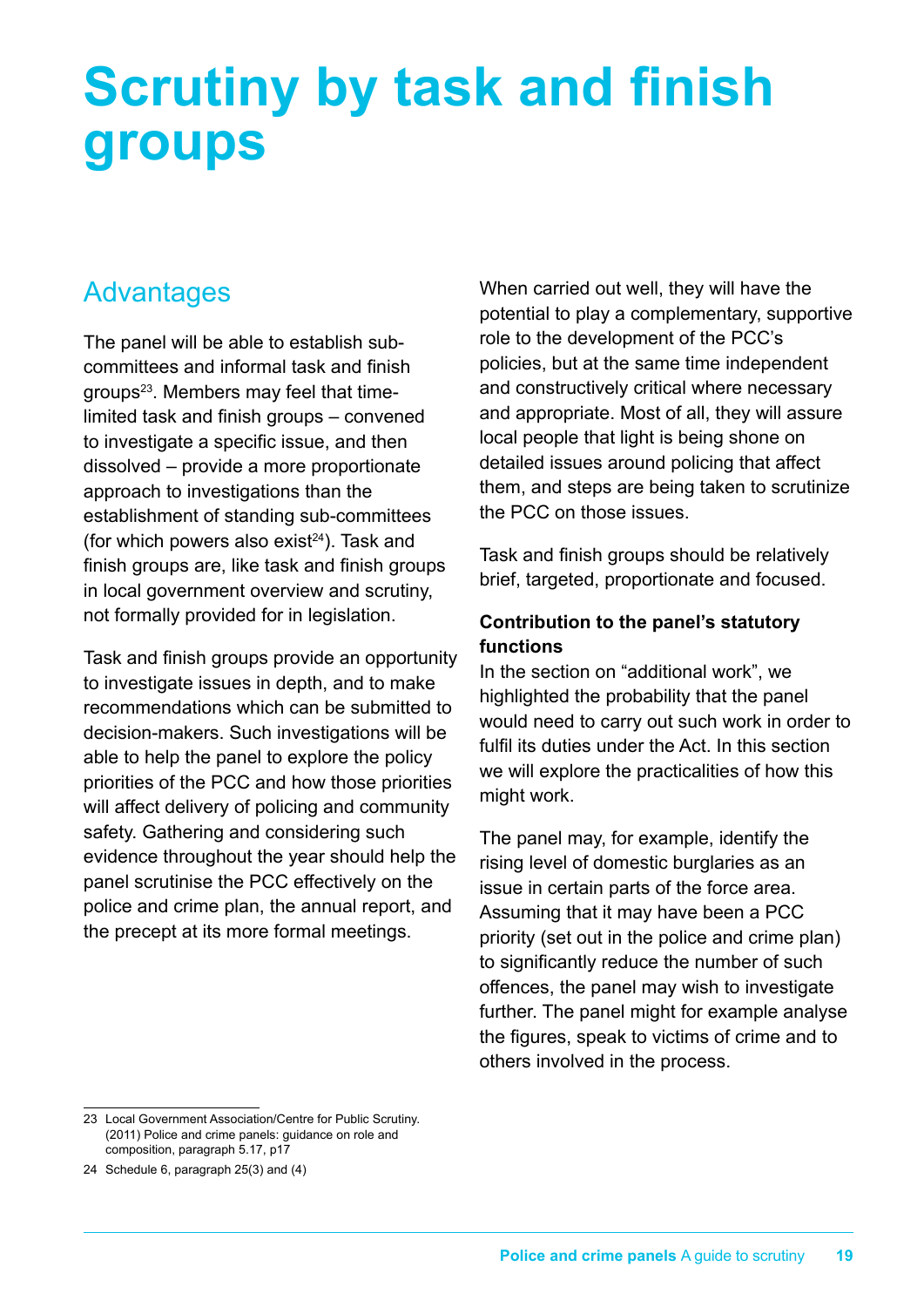This might help tease out the reasons for increases in burglaries and develop recommendations to improve the situation. The panel may also wish to investigate issues that are not currently panel priorities, so as to feed into subsequent scrutiny around the police and crime plan. Task and finish groups can therefore be seen as carrying out work that will support the scrutiny of both the 'formal' scrutiny of the police and crime plan, and the PCC's annual report.

# Establishing a task and finish group

A task and finish group should consist, at most, of five or six members. Their number should be selected from members of the panel. Task and finish groups do not have to be politically, or otherwise, proportionate, but some thought should be given to representation. It may be appropriate to coopt people onto such a group who do not sit on the panel, to provide specific professional or technical expertise, to represent the point of view of a particular sector of the community, or for some other reason.

The number of such people on a task group should not be higher than the number of panel members on the group. It should be noted that if the panel decides to establish a formal sub-committee to carry out a particular piece of work, it may not co-opt non-panel members onto such a committee<sup>25</sup>. As such, if there is a wish to make use of people who do not sit on the panel, the establishment of an informal task and finish group would be the preferred approach.

# Selecting the membership

The panel will, in many instances, cover a large geographical area and members of the panel may have long distances to travel to attend meetings. They will have other commitments in their home authorities which may make it difficult to commit to attending large numbers of additional sessions. The chair and all members of the panel will therefore need to think carefully about who is nominated to sit on various groups, and whether money will need to be made available either through the allowances scheme<sup>26</sup>, or some other method, to deal with expenses. Such considerations will also need to be borne in mind when scoping the review.

# Scoping individual pieces of work

At the outset it should be checked that the suggested work is compatible with and complements the work programming planning, and hence whether the investigation should be carried out at all. The next step should be to scope the work with members of the task group and the support officer working together to develop an agreed approach to the investigation which will be followed.

<sup>25</sup> Schedule 6, paragraph 27(1)

<sup>26</sup> Schedule 6, paragraph 11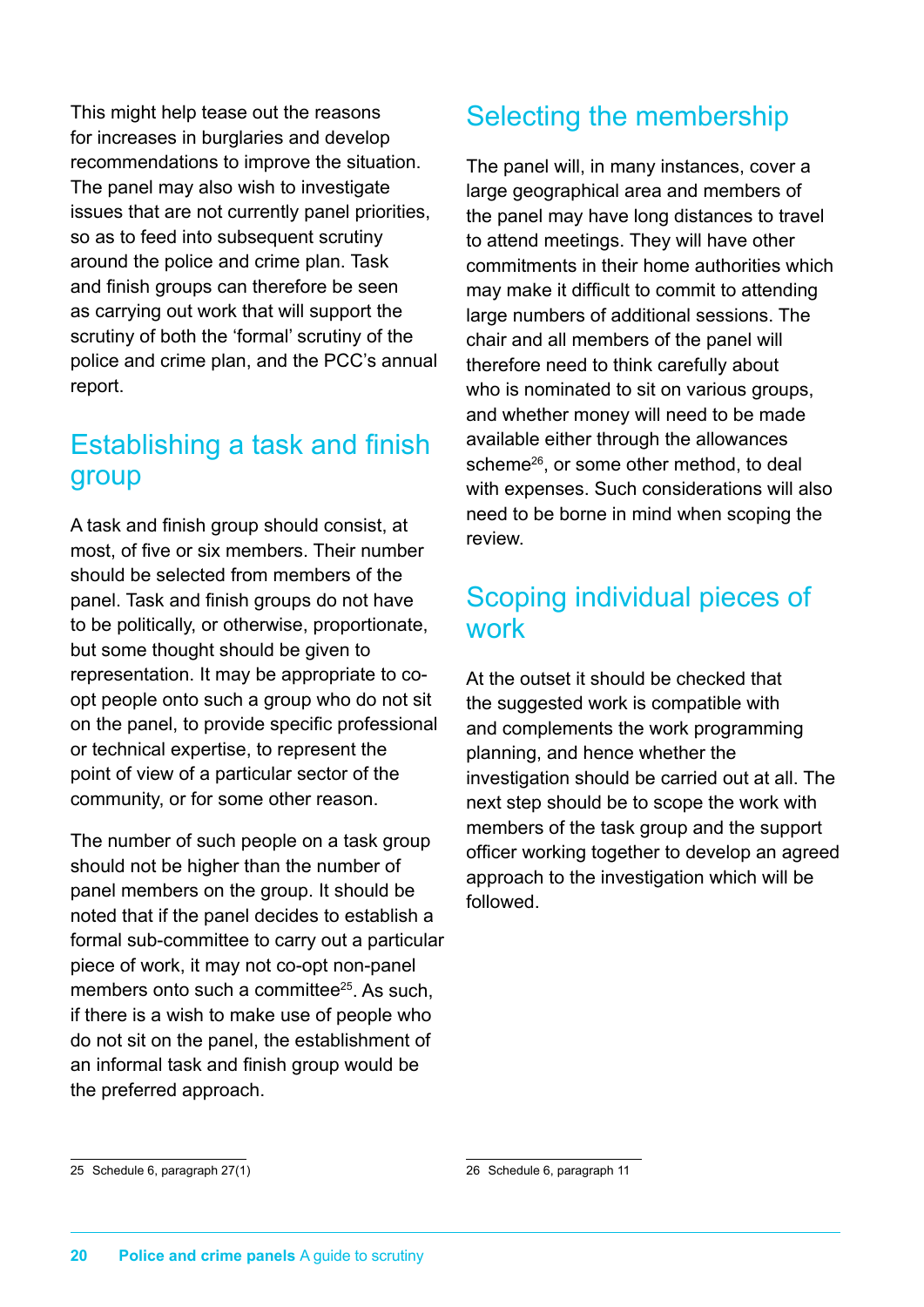Panel reviews, for logistical reasons (see above) will, most likely, be short, sharp pieces of work. A task group might only meet two or three times to consider evidence, and maybe once more to agree recommendations. As such it will be important that scoping takes account of two main points:

- $\cdot$  that the investigation is member led  $-$  if members will not meet more than a couple of times and much work will be delegated to the support officer, member oversight over this process will need to be properly planned
- that the times when members of the task group do meet are used effectively.

# Gathering evidence

Evidence can be gathered from a wide range of sources, but because task and finish reviews will focus on the role and functions of the PCC, the PCC will probably be the source for a substantial portion of the evidence.

Care will have to be taken, both when scoping a review and when carrying it out, not to place unreasonable demands for information on the PCC and the PCC's staff. Last-minute requests will probably not occur, by the very nature of task and finish working, but the volume of requests will need to be considered. The group will have limited time to consider and analyse evidence and, as such, a focused and directed approach to evidence, rather than an exploratory one, will have to be adopted.

At task and finish group meetings, evidence may be taken in person. No-one (even the PCC) is under any obligation to attend task and finish groups. As such, potential witnesses will need to be sounded out, and the task group will have to demonstrate to them that giving evidence will be a useful and constructive experience. Questioning will need to be inquisitorial, rather than combative.

Evidence can also be taken in writing. This can take a variety of forms. For local government task groups, usually a scrutiny officer will provide to members evidence collected by research; internal policy documents; papers from partners; benchmarking information from other areas; and 'best practice', and so on. This will usually be information that is publicly available, and will often be supplemented by the scrutiny officer's own analysis. This will provide members with the evidence they need to question witnesses at task group meetings, or to formulate findings.

Evidence garnered from other members' own research and other sources – public consultations, for example – can be useful. The panel will often find that a significant amount of information about public perceptions already exists, but there may be instances where the topic demands that a task group conducts it own research.

In these circumstances, gathering evidence through public meetings and targeted surveys and polls can be a good approach. However, it should be noted that the primary responsibility for engaging with the public over policing matters lies with the PCC, and as such any such work should be codesigned with the PCC to ensure that it complements rather than duplicates existing work.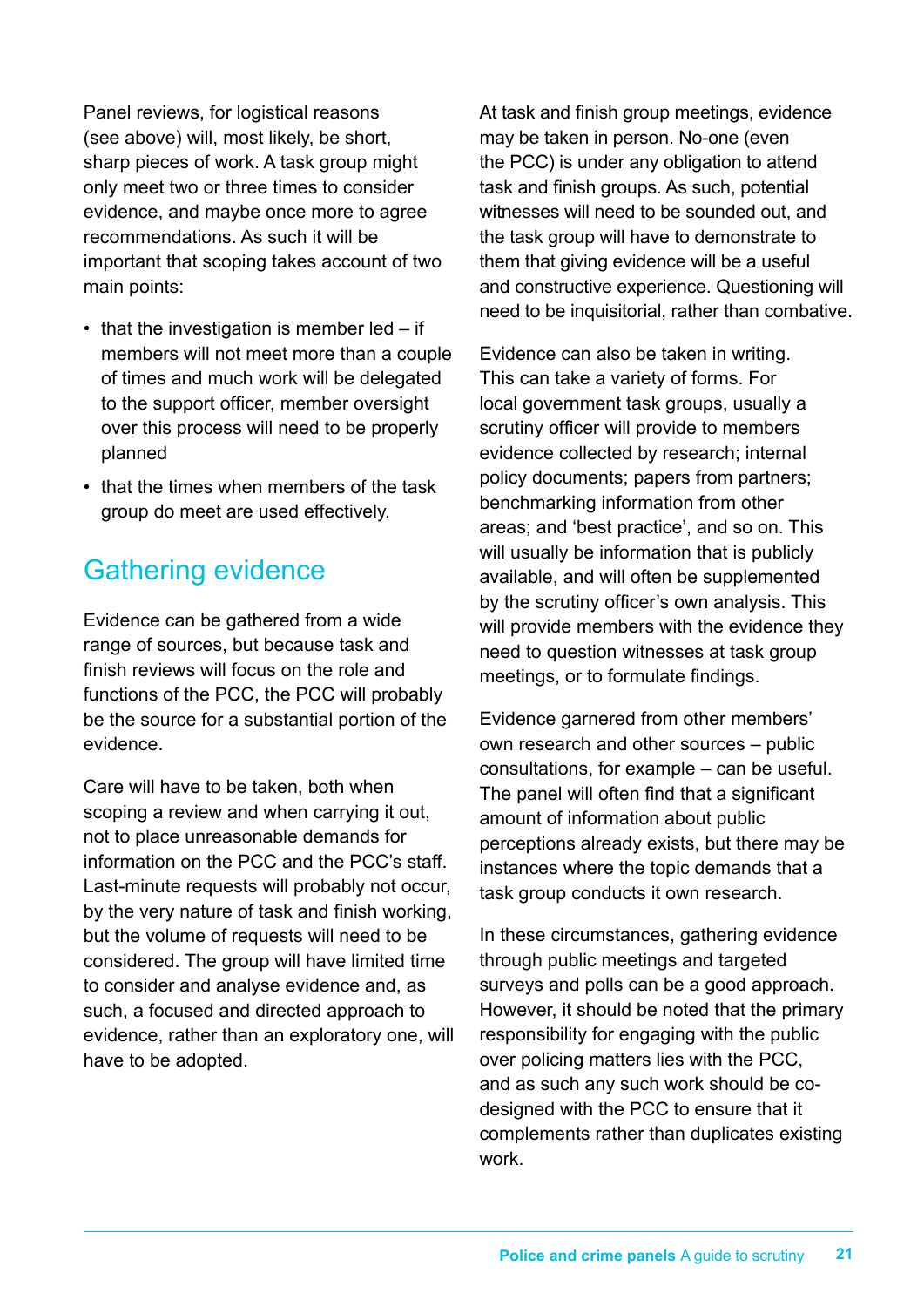# Making recommendations to the PCC, and following them up

The panel has a specific power to make recommendations to the PCC. The particular detail of how the PCC should respond to these recommendations will be subject to local agreement, but, in general, the following principles should apply, based on similar principles around overview and scrutiny in local government: This will apply whether recommendations come from task and finish groups, or from more formal setpiece events at committee.

- the Panel should notify the PCC of any reports and recommendations in writing, making the process for responding to those recommendations clear
- the PCC should respond to the panel's recommendations within two months of being notified of them, unless the panel has agreed to a longer timescale
- this response should set out whether the recommendations are accepted or are rejected
- where a recommendation, or recommendations, is or are rejected, the PCC should provide reasons
- where a recommendation, or recommendations, is or are accepted, the panel should return to the topic at a prearranged time (usually six months or a year later) to check that the recommendations have been implemented.

Where a task and finish group comes up with recommendations of its own which relate to an investigation it carries out, these will need to be passed through the panel to be ratified before being submitted to the PCC. However, there may be some sense in liaising with the PCC on the wording of recommendations before they are agreed.

Recommendations should always be 'SMARTER' – that is, specific; measurable; achievable; realistic; timed; evaluated; and reviewed. In this sense, the panel should treat them as targets to which the PCC will be held. It goes without saying that recommendations to the PCC should only relate to issues within his or her power.

It is inherent in the nature of partnership working that the panel may wish to make recommendations that will affect other partners, or that will require those partners to take action. In those circumstances, the panel should still direct those recommendations to the PCC in the context of his or her s10 powers and responsibilities. The panel should not make recommendations directly to other people or agencies, but may consult with them as a matter of courtesy or to ensure that recommendations that might affect the way that they work with the PCC are drafted appropriately.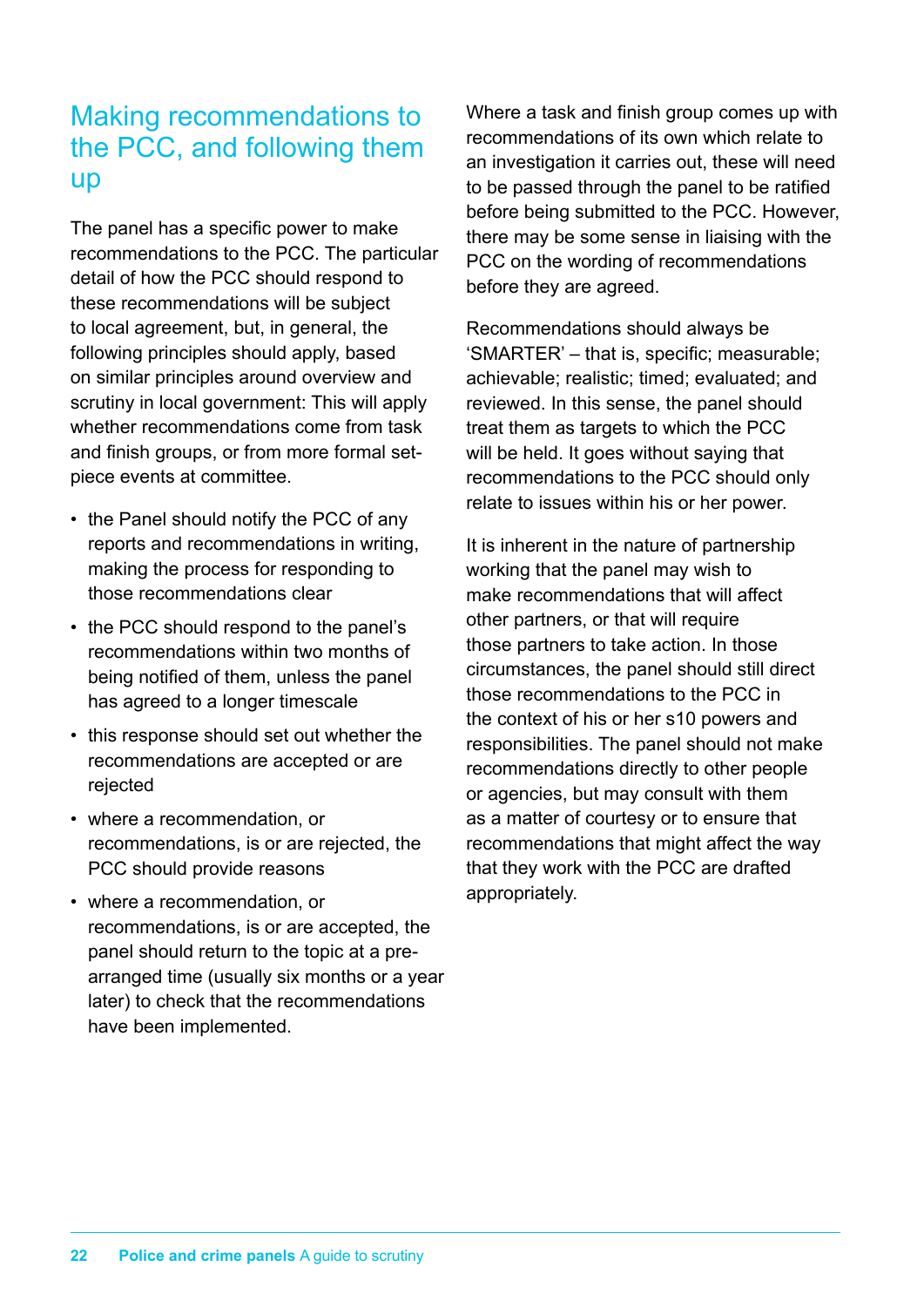# Resourcing and support

#### **Officer support**

£53,000 per year has been made available by the Home Office for the period of this Comprehensive Spending Review to provide support to the police and crime panel.

This has been characterised as the cost of a scrutiny officer<sup>27</sup>, plus on-costs, but there is no requirement for the money to be spent in a particular way and it is not ringfenced for panel support. Money will be given to the lead authority in each force area.

It will be possible to use this money to, for example:

- 'backfill' democratic services support in the lead authority
- appoint a new scrutiny officer
- backfill support in both the community safety team (to provide policy support to the panel) and in democratic services (to provide administrative support)
- divert the money somewhere else entirely, for other purposes, and support the panel using existing resources.

We would, however, strongly recommend that the money be used for the purpose that it is being provided; to provide policy support to the panel. Research that CfPS has carried out demonstrates that scrutiny is more effective when a scrutiny body has a dedicated resource (in the form of an officer, or officers) to carry out work on its behalf<sup>28</sup>.

We have noted above the fact that the panel will need to carry out work beyond just its core statutory 'special functions', and to do this a discrete officer resource will be necessary. The case for backfilling on its own is not necessarily made out.

There is provision in the Act for agreement, between local authorities, of joint funding mechanisms, to supplement this central resource<sup>29</sup>. Depending on the remit and role of the panel (ie how many investigations it carries out, and in what level of depth it conducts its scrutiny) it may make sense for authorities to link together their support for the panel and their support for CSP scrutiny. This approach, being taken in Gloucestershire, will ensure that these two linked forms of scrutiny will work in concert. However, it may force a structural solution which is not appropriate for all authorities, and risk creating a community safety scrutiny 'silo' that is separate from other forms of local authority scrutiny, which could be harmful.

The panel will need to consider its resource 'envelope' before deciding what work to carry out in a given year – an issue discussed above, when considering work programming.

#### **Member expenses**

£920 is being made available for each member of the panel to support their work. This will cover attendance at meetings and travel expenses and is a continuing financial commitment from the Home Office for 2013/14 and beyond.

<sup>27</sup> By the Home Office at roadshows carried out in early 2012.

<sup>28</sup> Centre for Public Scrutiny. (2012) Joining the dots; see also (2011) 2010 annual survey of overview and scrutiny in local government

<sup>29</sup> Schedule 6, paragraph 11